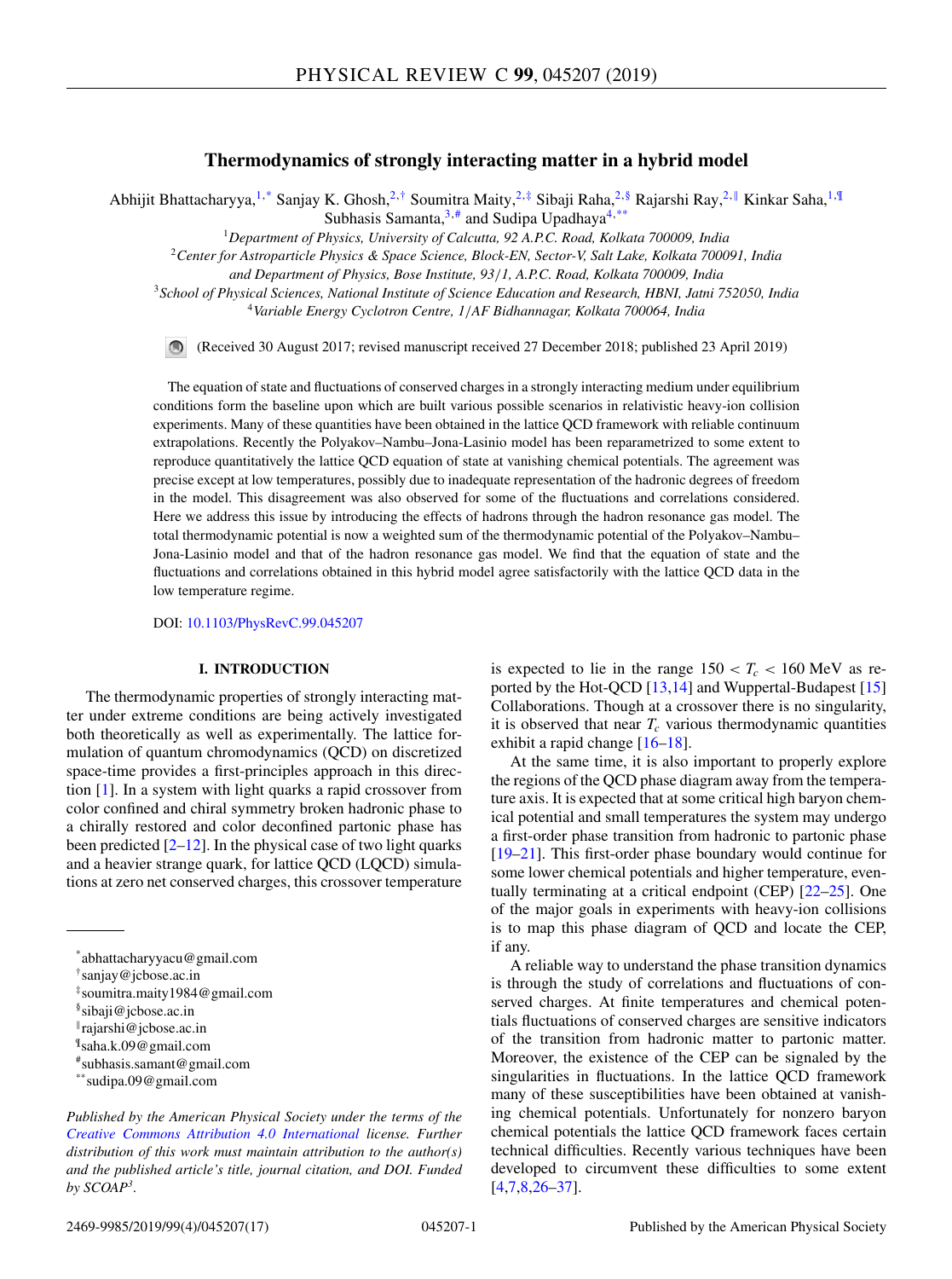A parallel approach with QCD inspired models is being developed alongside the lattice QCD approach to gain some insight into the various aspects of strongly interacting matter. Here we shall discuss one such model: the Polyakov loop enhanced Nambu–Jona-Lasinio (PNJL) model. Originally the PNJL model was introduced to enhance the Nambu–Jona-Lasinio (NJL) model [\[38–44\]](#page-14-0) with gluon thermodynamics effectively through the Polyakov loop. In the absence of the gluon dynamics, the NJL model does not incorporate the mechanism oxf confinement adequately. Extending the NJL model to the PNJL model, by introducing a temporal background gluon-like field along with its self-interactions, restores some sense of confinement into the model [\[45–47\]](#page-14-0). The NJL as well as the PNJL models conserve all the global charges like the chirality, baryon number, electric charge, and strangeness, as in QCD. The multiquark interactions in this model are responsible for the dynamical generation of mass, leading to spontaneous breaking of chiral symmetry.

In the initial parametrizations of the PNJL model the NJL parameters were set from the masses of observed hadron masses and decay coefficients, while the Polyakov loop parameters were set from the pure gauge dynamics on the lattice. This already led to results qualitatively similar to the lattice QCD framework [\[47–54\]](#page-14-0). Over the years several studies were done to analyze the properties of this model as well as to improve the model step by step. For example, in order to stabilize the ground state of the  $2+1$  flavor system, improvements were introduced in the PNJL model [\[55–57\]](#page-14-0) following similar improvements in the NJL model [\[58–61\]](#page-14-0). A case study of the phase diagram in  $\beta$  equilibrium using the PNJL model was reported in  $[62]$ . In a related work  $[63]$ , the SU(3) color singlet ensemble of a quark-gluon gas was shown to exhibit a  $Z(3)$  symmetry, and within the stationary point approximation it becomes equivalent to the Polyakov loop ensemble. Significant effects on baryon-isospin correlations due to the mass difference between the two light quarks were reported in [\[64\]](#page-14-0). Similarly the effects of finite system sizes on various thermodynamic quantities, including fluctuations and correlations of conserved charges, have been reported in Refs. [\[65,66\]](#page-14-0). Also the first model study of the net charge fluctuations in terms of *D* measure from the PNJL model [\[67\]](#page-14-0) has been reported. In fact the validity of the fluctuation-dissipation theorem has also been discussed in the context of the PNJL model [\[68\]](#page-14-0). Viscous effects may play important role in the evolution of the hot and dense system. Their effects in terms of transport coefficients have been done in the NJL and PNJL models [\[69–76\]](#page-14-0) and compared with hadron resonance gas studies [\[77–80\]](#page-14-0). The behavioral pattern of various observables extracted from the PNJL model may be found in [\[62,](#page-14-0)[81–92\]](#page-15-0). The QCD phase structure has also been investigated for imaginary chemical potentials in the PNJL model framework [\[93–95\]](#page-15-0). Different interesting features of the Polyakov loop have led to the development of different formalisms of the PNJL model [\[63,](#page-14-0)[96–98\]](#page-15-0). Effects of considering the gluon Polyakov loop have been discussed in Refs. [\[99–101\]](#page-15-0). Recently improvements of the Polyakov loop potential have been carried out by introducing the effects of back-reaction of the quarks [\[102,103\]](#page-15-0).

The qualitative agreement between the various observables computed in the PNJL model and those in lattice QCD has been quite satisfactory. This agreement seemed very convincing once the temperature dependent observables were plotted against  $T/T_c$ , where  $T_c$  in the model was not equal to that obtained on the lattice. However lattice QCD data used for these studies were only reported at finite lattice spacings. Recently continuum extrapolations for a number of observables have been reported from lattice simulations [\[13,14](#page-13-0)[,104,106–108\]](#page-15-0). Correspondingly the various thermodynamic properties of strongly interacting matter were investigated within the framework of the PNJL model by reparametrizing the Polyakov loop potential [\[109\]](#page-15-0). The focus was to ascertain a quantitative agreement of a variety of observables with the lattice data. The overall correspondence was satisfactory but not perfect. One of the regions of disagreement was in the low temperature region where hadronic degrees of freedom are dominant. This may be expected as these degrees of freedom are not adequately addressed in the PNJL model.

On the other hand, the hadron resonance gas (HRG) model [\[110\]](#page-15-0) has been very successful in describing the hadron yields in central heavy-ion collisions from Alternating Gradient Synchrotron (AGS) up to Relativistic Heavy Ion Collider (RHIC) energies  $[111–123]$ . Along with that, the susceptibilities of conserved charges calculated in lattice QCD have been well reproduced by the HRG model [\[124–127\]](#page-15-0) for temperatures up to 150 MeV. Also the region of large chemical potentials below the critical region can be studied using this model. Thus this model is quite suitable for describing the hadronic phase of strong interactions. The HRG model is based on the theorem of Dashen, Ma, and Bernstein [\[128\]](#page-15-0) which shows that a dilute system of strongly interacting matter can be described by a gas of free resonances. Though the long range attractive part of the hadron interactions is taken care of by these resonances, the short range repulsion is also important for the description of strongly interacting matter. Near the critical/crossover region, HRG calculations tend towards Hagedorn divergence, which may be due to the absence of repulsive interaction. This repulsive part is incorporated through the excluded volume effects in the HRG and is commonly known as the EVHRG model [\[126,129–138\]](#page-15-0). EVHRG equations of state have also been used for the hydrodynamic models of nucleus-nucleus collision [\[139](#page-15-0)[–141\]](#page-16-0). Recently fluctuations of conserved charges, using the HRG model, were studied in Ref. [\[142\]](#page-16-0) including the experimental acceptances of pseudorapidity and transverse momentum. In Ref. [\[137\]](#page-15-0), higher moments of net-proton multiplicity were studied using the EVHRG model and compared with STAR experiment data. A similar study was done by some of us for net proton, net charge, and net kaon using the HRG and EVHRG models [\[127\]](#page-15-0). The effects of finite volumes on the hadron gas were discussed in [\[143\]](#page-16-0) and effects of magnetic fields were presented in [\[144\]](#page-16-0). In fact, as the higher moments are expected to be more sensitive to the phase transition, any deviation of experimental observation from the model results may be taken as an indication of new phenomena. Investigation in this direction was done with variation of collision centrality as well as collision energy in [\[145\]](#page-16-0).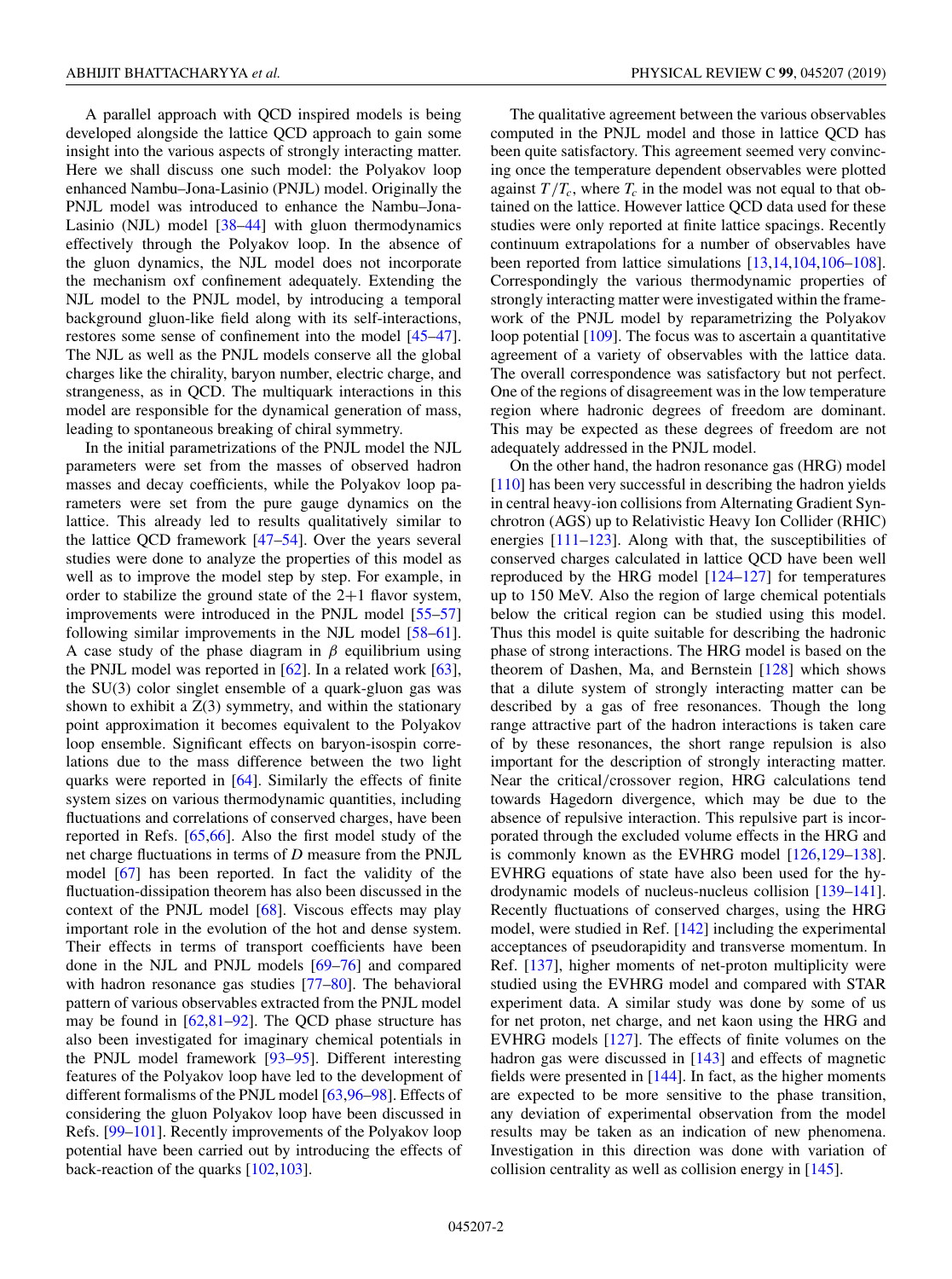Unfortunately, there is no single model which describes both the low temperature and high temperature domains accurately. However, a possible mechanism to address this issue has been suggested in [\[146\]](#page-16-0). The idea is to make an interface between one model appropriate for the hadronic phase and another model appropriate for the partonic phase. For the hadronic sector the authors used the HRG model, and for the partonic sector they used the PQCD results, and they used a switching function at the interface. In a followup work [\[147\]](#page-16-0) they discussed the various versions of HRG models along with the PQCD data and obtained quite a number of thermodynamic variables including some susceptibilities in the baryon sector. They found the equation of state to be reproduced very well vis-à-vis the lattice QCD data, but the values of some of the susceptibilities deviate slightly from the lattice QCD data. However the baryonic susceptibilities obtained in STAR data are well reproduced with the EVHRG model for the hadronic sector [\[148\]](#page-16-0).

In a similar study an interacting quark (IQ) model, which is a modified PNJL model, was used for the partonic phase in [\[149,150\]](#page-16-0) and the HRG model was used for the hadronic phase. Here the multiquark interactions in the NJL sector were neglected and the quark masses were taken to be the nominal Lagrangian masses. In these studies the equation of state and susceptibilities of various conserved charges were computed, and they reproduced the lattice QCD data quite well.

The above approaches seem to go against the usual notion of two completely different phases corresponding to hadrons and partons. But the hadrons and partons are states of the same underlying theory of strong interactions. So in principle nothing precludes these states from appearing simultaneously in a given thermodynamic condition. In the light of lattice QCD results indicating a crossover of hadron domination to parton domination, such a mixture of states is quite possible in the crossover region. Therefore it is worth exploring models with coexisting hadronic and partonic degrees of freedom. The possible existence of such ensembles where both bound and unbound states can coexist has already been discussed in general quantum statistical systems, and for hadron-parton transitions in particular [\[151\]](#page-16-0). It has been argued that though a given thermodynamic condition may prefer certain degrees of freedom over the others, there is always a possibility that all the degrees of freedom coexist in another thermodynamic domain. In other words there may be thermodynamic regions where either the hadronic or the partonic degrees of freedom are preferred, but there may still be conditions where both may coexist. The coexistence region need not always be thought of as hadronic phase coexisting with partonic phase, as would be the case at a first-order phase transitions. Rather the coexistence may be at the level of a simple mixture of partons and hadrons. Such a picture would be most suitable for a crossover from a region of hadron dominance to parton dominance. The switching functions in Refs. [\[146–150\]](#page-16-0) may thus be related to the clustering probability in Ref. [\[151\]](#page-16-0).

In the present study we shall explore this approach utilizing the PNJL model and the HRG model. Before going on to the details let us clarify some of our assumptions and

some of the differences with the earlier studies. Here we shall consider the simplest noninteracting form of the HRG model to describe the low temperature phase. We expect the effects of the short range repulsive forces incorporated in the excluded volume HRG model to be small for  $T < 150$ Mev [\[127\]](#page-15-0). As we shall see, the noninteracting HRG model easily describes most of the physics in the low temperature phase.

Secondly, in both sets of the earlier studies the switching function is considered to have both temperature and chemical potential dependence. This should be true in general. However, for simplicity we have chosen it to be temperature dependent, as in the present work we shall only concentrate on observables at zero chemical potential. It is to be noted that the switching function itself does not affect any properties of either the PNJL model or the HRG model. This means that the chiral and/or deconfinement transition as decided from the characteristics of the chiral condensate and the Polyakov loop respectively are insensitive to the switching function, thus keeping the phase boundary dependent only on the PNJL model. This would in turn mean that we would be constrained to keep the changeover temperature in the switching function close to the crossover temperature in the PNJL model, as will be the case discussed later.

Lastly, all the earlier studies have considered derivatives of the switching function for computing further observables using the thermodynamic relations. For example, if the switching function is used as an interpolating function of hadronic and partonic pressure, the entropy will be obtained from the temperature derivative, which also acts on the switching function. The switching function is required mainly for two reasons. First, we want to consider the contribution of hadrons at low temperatures, which is absent in the PNJL model. This is done by adding the HRG model. Second, we want to suppress the contribution of hadrons at high temperatures where partonic phase dominates. Note that the partonic contribution is already suppressed by the Polyakov loop for low temperatures, and the switching function in that region is superfluous. Nonetheless the switching function is supposed to give the proportion of the hadronic and partonic contributions. The usual approach is to choose an observable like pressure (in our case) or entropy (as in  $[149,150]$ ) and impose the switching function on that. Subsequently the other thermodynamic quantities are obtained by usual thermodynamic relations. This seems to necessitate the use of the derivatives of the switching function for thermodynamic consistency. We instead take an alternative approach that all the thermodynamic quantities be first obtained both in hadronic and partonic models at a given temperature and chemical potential. Thereafter we choose a unique proportion for the hadronic and partonic contributions for all the extracted observables and try to reproduce LQCD data. However, we have no reason to exclude the former approach and therefore we examine both these situations side by side. As we discuss below, with proper parametrizations the numerical results do not depend much on whether or not the derivatives are included. Similar derivatives of the switching functions were considered in the IQ-HRG approach [\[150\]](#page-16-0), where the derivative terms were used as parameters to fit the lattice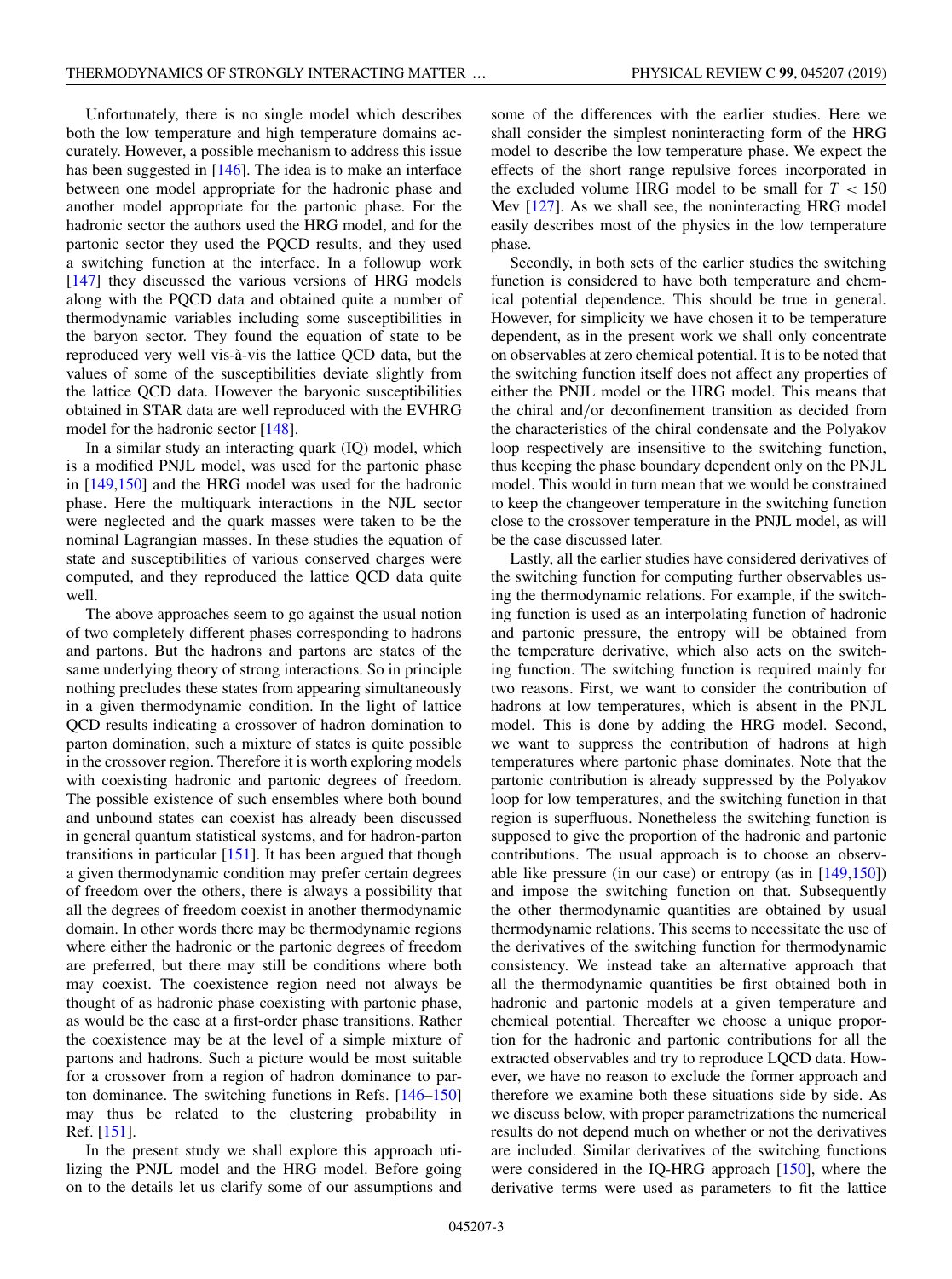| TABLE I. Parameters in the NJL model. |             |             |                 |                 |                |                                            |                                            |
|---------------------------------------|-------------|-------------|-----------------|-----------------|----------------|--------------------------------------------|--------------------------------------------|
| Interaction                           | $m_u$ (MeV) | $m_s$ (MeV) | $\Lambda$ (MeV) | $g_s \Lambda^2$ | $g_D\Lambda^5$ | $g_1 \times 10^{-21}$ (MeV <sup>-8</sup> ) | $g_2 \times 10^{-22}$ (MeV <sup>-8</sup> ) |
| 6-quark                               | 5.5         | 134.758     | 631.357         | 3.664           | 74.636         | 0.0                                        | 0.0                                        |
| 8-quark                               | 5.5         | 183.468     | 637.720         | 2.914           | 75.968         | 2.193                                      | $-5.890$                                   |

QCD data for entropy and susceptibilities. Since we shall not consider the chemical potential dependence of the switching function, these derivative effects in the susceptibilities in our study are zero. Yet we shall see that the results seem to satisfactorily reproduce lattice QCD data in the hadronic phase.

We have organized the paper as follows. In the next two sections, II and [III,](#page-4-0) we shall briefly discuss the PNJL model and the HRG model respectively. In Sec. [IV](#page-4-0) we discuss how to couple the PNJL and HRG models, utilizing some of the thermodynamic quantities relating to the equation of state. Thereafter in Sec. [V](#page-8-0) we discuss the predicted behavior of the fluctuations and correlations of conserved charges from the PNJL-HRG model. Finally in Sec. [VI](#page-12-0) we summarize and conclude.

#### **II. PNJL MODEL**

In this section we briefly discuss the PNJL model used in this study. A detailed discussion may be found in Ref. [\[109\]](#page-15-0). The PNJL model was initialized with a Polyakov loop effective potential being added to the NJL model [\[45–47\]](#page-14-0). While the chiral properties are taken care of by the NJL part, the Polyakov loop explains the deconfinement physics. Extensive studies have been carried out using PNJL model with 2 and 2+1 flavors [\[47–49,51,55,](#page-14-0)[152–156\]](#page-16-0). A more consistent approach with regularized thermal contribution was discussed in [\[157\]](#page-16-0). The main result is the correct asymptotic behavior of the quark masses approaching the current masses. Here we consider 2+1 flavor PNJL model taking up to six and eight quark interaction terms as in [\[55](#page-14-0)[,152\]](#page-16-0). The thermodynamic potential in this case reads as

$$
\Omega(\Phi, \bar{\Phi}, \sigma_f, T, \mu) = 2g_s \sum_{f=u,d,s} \sigma_f^2 - \frac{g_D}{2} \sigma_u \sigma_d \sigma_s + 3\frac{g_1}{2} \left( \sum_f \sigma_f^2 \right)^2 + 3g_2 \sum_f \sigma_f^4 - 6 \sum_f \int_0^\infty \frac{d^3 p}{(2\pi)^3} E_f \Theta(\Lambda - |\vec{p}|)
$$
  

$$
-2T \sum_f \int_0^\infty \frac{d^3 p}{(2\pi)^3} \ln\left[1 + 3(\Phi + \bar{\Phi}e^{-(E_f - \mu_f)/T})e^{-(E_f - \mu_f)/T} + e^{-3(E_f - \mu_f)/T}\right]
$$
  

$$
-2T \sum_f \int_0^\infty \frac{d^3 p}{(2\pi)^3} \ln\left[1 + 3(\bar{\Phi} + \Phi e^{-(E_f + \mu_f)/T})e^{-(E_f + \mu_f)/T} + e^{-3(E_f + \mu_f)/T}\right] + \mathcal{U}'(\Phi, \bar{\Phi}, T). \tag{1}
$$

The fields  $\sigma_f = \langle \bar{\psi}_f \psi_f \rangle$  correspond to the two light flavor  $(f = u, d)$  condensates and the strange  $(f = s)$  quark condensate respectively. The model has a four-quark coupling term with coefficient *g<sub>S</sub>*, a six-quark coupling term breaking the axial  $U(1)$  symmetry explicitly with a coefficient  $g_D$ , and eight-quark coupling terms with coefficients *g*<sup>1</sup> and *g*<sup>2</sup> necessary to sustain a stable minima in the NJL Lagrangian. The corresponding quasiparticle energy for a given flavor *f* is The corresponding quasiparticle energy for a given havor *f* is  $E_f = \sqrt{p^2 + M_f^2}$ , with the dynamically generated constituent quark masses given by

$$
M_f = m_f - 2g_S \sigma_f + \frac{g_D}{2} \sigma_{f+1} \sigma_{f+2}
$$
  
-2g<sub>1</sub>  $\sigma_f \left( \sigma_u^2 + \sigma_d^2 + \sigma_s^2 \right) - 4g_2 \sigma_f^3$  (2)

In the above, if  $\sigma_f = \sigma_u$ , then  $\sigma_{f+1} = \sigma_d$  and  $\sigma_{f+2} = \sigma_s$ , and so on in a clockwise manner. The finite range integral gives the zero point energy. The different parameters as obtained from [\[55\]](#page-14-0) are given in Table I.

The finite temperature and chemical potential contributions of the constituent quarks are given by the next two terms. Note that these are basically coming from the fermion determinant in the NJL model modified due to the presence of the fields

corresponding to the traces of Polyakov loop and its conjugate given by  $\Phi = \frac{T r_c L}{N_c}$  and  $\bar{\Phi} = \frac{T r_c L^{\dagger}}{N_c}$  respectively. Here  $L(\vec{x}) =$  $\mathcal{P}$  exp  $[i\int_0^{1/T} d\tau A_4(\vec{x}, \tau)]$  is the Polyakov loop, and  $A_4$  is the temporal component of background gluon field.

The effective potential that describes the self-interaction of the  $\Phi$  and  $\bar{\Phi}$  fields is given by U'. Various forms of the potential exist in the literature (see, e.g., [\[50,51,](#page-14-0)[83](#page-15-0)[,158,159\]](#page-16-0)). We shall use the form prescribed in  $[51]$ , which reads as

$$
\frac{\mathcal{U}'(\Phi,\bar{\Phi},T)}{T^4} = \frac{\mathcal{U}(\Phi,\bar{\Phi},T)}{T^4} - \kappa \ln[J(\Phi,\bar{\Phi})].
$$
 (3)

Here  $U(\Phi, \bar{\Phi}, T)$  is a Landau-Ginzburg type potential commensurate with the global  $Z(3)$  symmetry of the Polyakov loop [\[47\]](#page-14-0).  $J(\Phi, \bar{\Phi})$  is the Jacobian of transformation from the Polyakov loop to its traces, and  $\kappa$  is a dimensionless parameter which is determined phenomenologically. The effective potential is chosen to be of the form

$$
\frac{\mathcal{U}(\Phi, \bar{\Phi}, T)}{T^4} = -\frac{b_2(T)}{2} \bar{\Phi} \Phi - \frac{b_3}{6} (\Phi^3 + \bar{\Phi}^3) + \frac{b_4}{4} (\bar{\Phi} \Phi)^2.
$$
\n(4)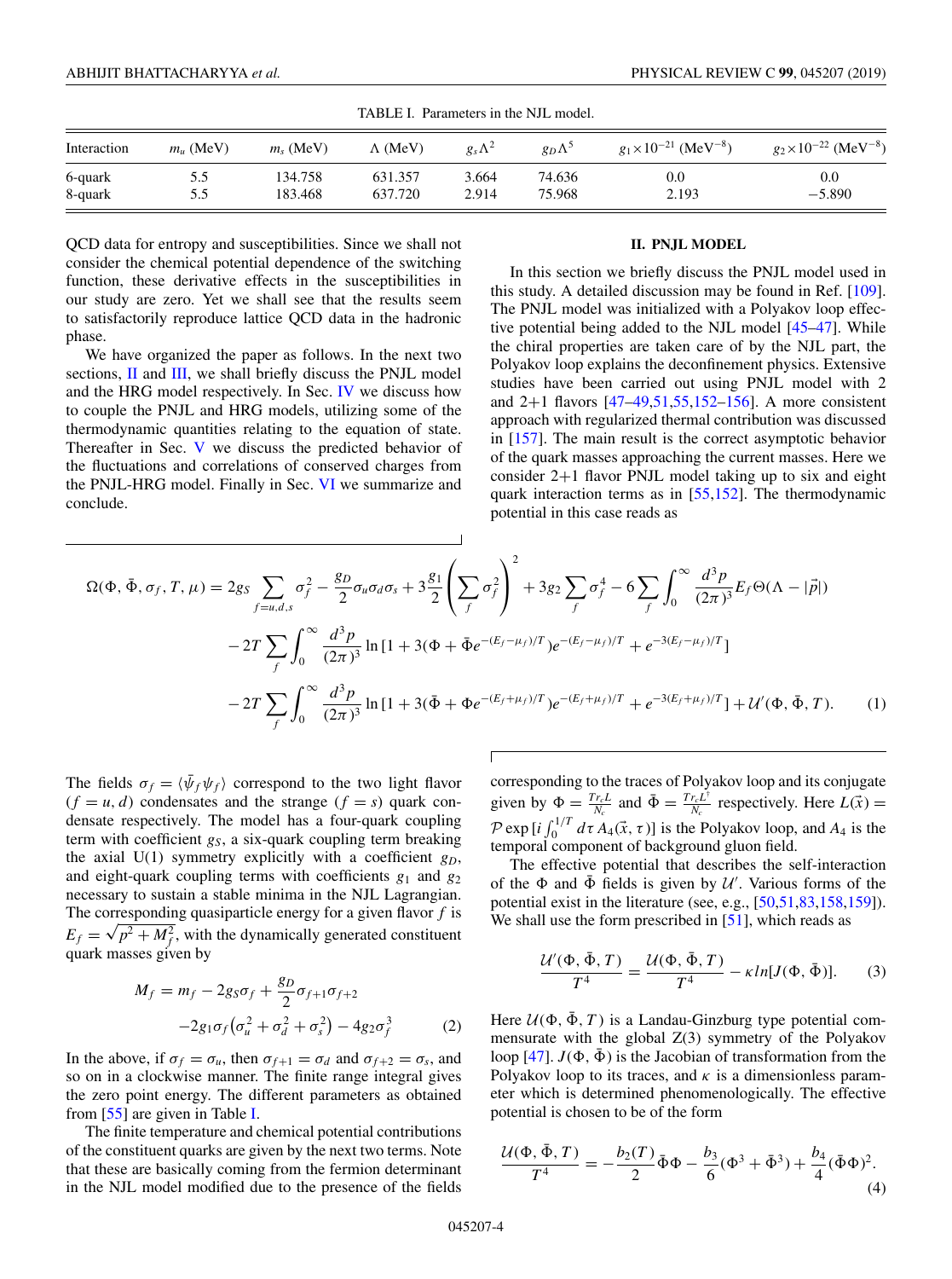<span id="page-4-0"></span>

|             | the contract of the complete the state of the contract of the contract of the contract of the contract of the contract of the contract of the contract of the contract of the contract of the contract of the contract of the |       |        |                |       |                 |                 |
|-------------|-------------------------------------------------------------------------------------------------------------------------------------------------------------------------------------------------------------------------------|-------|--------|----------------|-------|-----------------|-----------------|
| Interaction | $T_0$ (MeV)                                                                                                                                                                                                                   | $a_0$ | $a_1$  | a <sub>2</sub> | V2    | $\mathcal{D}_4$ | $\sqrt{ }$<br>ĸ |
| 6-quark     | 175                                                                                                                                                                                                                           | 6.75  | $-9.0$ | 0.25           | 0.805 | 7.555           | 0.1             |
| 8-quark     | 175<br>1 I J                                                                                                                                                                                                                  | 6.75  | $-9.8$ | 0.26           | 0.805 | 7.555           | 0.1             |

TABLE II. Parameters for the Polyakov loop potential.

The coefficient  $b_2(T)$  is chosen to have a temperature dependence of the form

$$
b_2(T) = a_0 + a_1 \exp\left(-a_2 \frac{T}{T_0}\right) \frac{T_0}{T},
$$
 (5)

and  $b_3$  and  $b_4$  are chosen to be constants. The set of parameters is given in Table II.

Using realistic quark masses, the deconfinement temperature obtained in lattice QCD is found to be much higher than the chiral transition temperature  $[9,11]$ . However, the deconfinement temperature as measured from the peak of the entropy of a static quark is found to be consistent with the chiral transition temperature [\[160\]](#page-16-0). In our model framework we consider the temperature derivatives of the mean fields and locate their peaks to obtain the transition temperature. The temperature derivative of the Polyakov loop is closely related to the definition of temperature derivative of the static quark free energy that gives its entropy as defined in [\[160\]](#page-16-0). The corresponding  $T_c$  was obtained from the average of the two peak positions. The resulting values of  $T_c$  are listed in Table III.

With this parametrization we have been able to achieve both a crossover temperature of  $T_c \sim 160 \text{ MeV}$  as well as quantitative agreement of temperature variation of pressure and various other observables with the lattice QCD continuum estimation [\[109\]](#page-15-0). However, the quantitative agreement, though close, was not precise enough. Various observables showed disagreement in different ranges of temperatures. The most common discrepancies were found in the low temperature region where the hadronic degrees of freedom dominate. We shall thus make an attempt to remove this lacunae by coupling the PNJL model with the HRG model.

#### **III. HADRON RESONANCE GAS MODEL**

We now discuss the HRG model briefly. Detailed discussions may be found in Refs. [\[110–115,117,118,120,126,129–133\]](#page-15-0). The grand canonical partition function of a hadron resonance gas  $[110,126]$  can be written as

$$
\ln Z^{id} = \sum_{i} \ln Z_i^{id},\tag{6}
$$

where the sum is over all the hadrons. *id* refers to an ideal gas of hadronic resonances. The partition function for the *i*th resonance is

$$
\ln Z_i^{id} = \pm \frac{V g_i}{2\pi^2} \int_0^\infty p^2 \, dp \ln\{1 \pm \exp[-(E_i - \mu_i)/T]\}, \tag{7}
$$

where *V* is the volume of the system,  $g_i$  is the degeneracy facwhere *v* is the volume of the system,  $g_i$  is the degeneracy factor, *T* is the temperature,  $E_i = \sqrt{p^2 + m_i^2}$  is the single-particle energy,  $m_i$  is the mass, and  $\mu_i = B_i \mu_B + S_i \mu_S + Q_i \mu_Q$  is the chemical potential.  $B_i$ ,  $S_i$ ,  $Q_i$  are respectively the baryon number, strangeness, and charge of the particle,  $\mu$ 's being the corresponding chemical potentials. The  $(+)$  and  $(-)$  signs correspond to fermions and bosons respectively. From the partition function one can calculate various thermodynamic observables of the system created in heavy-ion collisions. In this work we shall incorporate all the hadrons listed by the Particle Data Group [\[161\]](#page-16-0) up to a mass of 3 GeV.

# **IV. COUPLING THE HADRONIC AND PARTONIC SECTORS**

Let us now discuss the framework in which the hadronic matter described using the HRG model can be smoothly *switched* to partonic matter modeled through the PNJL one. The basic procedure is similar to the ones reported in [\[146–150\]](#page-16-0). The pressure of the system as taken to be a sum of partial pressures of the hadronic and partonic matter, weighted with a switching function, as

$$
P(T) = S(T)P_P(T) + [1 - S(T)]P_H(T),
$$
 (8)

where  $P_P(T)$  and  $P_H(T)$  are the pressures of partonic and hadronic sectors respectively and  $S(T)$  is the switching function. For the partonic pressure we shall make a comparative study between PNJL models with six and eight quark type interactions respectively.

Ideally  $S(T)$  should be 0 in the hadronic phase and 1 in the partonic phase. However since there is no singular phase boundary separating the two phases, we consider the switching function to interpolate smoothly from 0 at low temperatures to 1 at high temperatures. We have assumed the switching function to be independent of chemical potential at zero chemical potential. The functional form of the switching function is given as

$$
S(T) = \frac{1}{1 + \exp\left[-\frac{T - T_S}{\Delta T_S(T)}\right]}.
$$
\n(9)

| Interaction        | Peak position of $d\Phi/dT$ (MeV) | Peak position of $d\sigma/dT$ (MeV) | $T_c$ (MeV)    |
|--------------------|-----------------------------------|-------------------------------------|----------------|
| 6-quark<br>8-quark | 142<br>l 58                       | 191<br>167                          | 166.5<br>162.5 |
|                    |                                   |                                     |                |

TABLE III. Location of crossover temperature.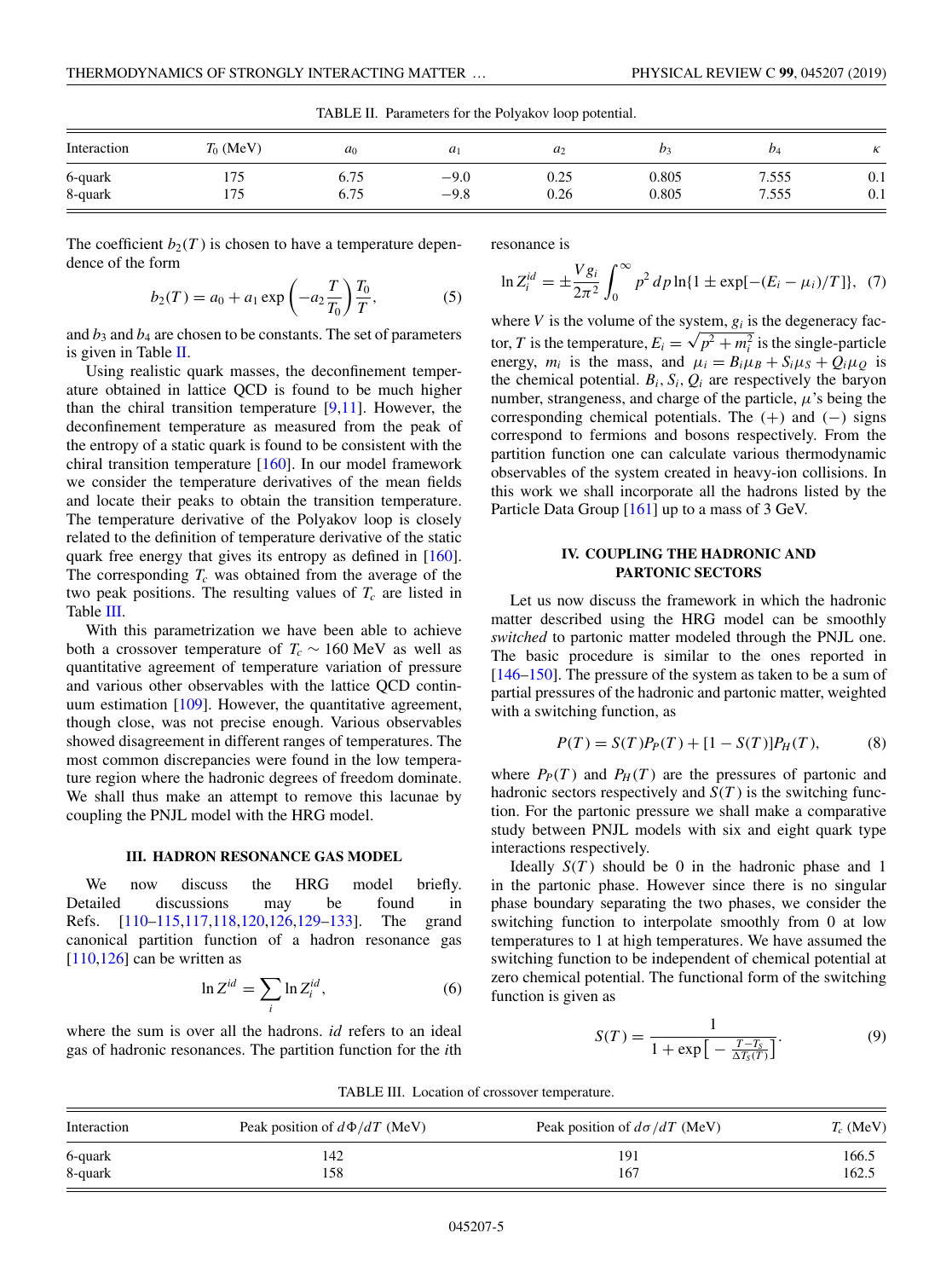Here  $T_S$  and  $\Delta T_S(T)$  are parameters whose values should be closely related to the crossover temperature and width of the crossover region respectively. Note that the form of the switching function required is essentially that of any kind of a sigmoid function. The simplest that can be considered are the hyperbolic tangent and logistic functions. We have chosen the latter as we found it is naturally bounded between 0 and 1, unlike the hyperbolic tangent which is bounded between −1 and 1. However, we also tried the hyperbolic tangent function and got similar outcomes. Note that there are two temperature scales: one being the central value  $T<sub>S</sub>$  of the switching and the other being the spread  $\Delta T_S$ .  $T_S$  is related to the crossover temperature and  $\Delta T_S(T)$  to the spread of the switching function on the temperature axis from its central value. Given that the crossover temperature is not sharply defined, we have let  $T<sub>S</sub>$  be fixed at 160 MeV. Thereafter we try to find the best possible value of  $\Delta T_S(T)$  so as to obtain the closest quantitative agreement of pressure as obtained in lattice QCD.

The procedure for obtaining the various thermodynamic observables is as follows. We first obtain the pressure in the HRG model as well as the PNJL model from the respective thermodynamic potentials. Thereafter we obtain the hybrid pressure according to Eq. [\(8\)](#page-4-0). Once we have the pressure, the other thermodynamic quantities like entropy, and specific heat, are obtained from the temperature derivatives of the hybrid pressure. In all the previous studies the temperature and chemical potential derivatives of the switching function in the hybrid pressure were included as well. We, however, consider the switching function to be defined globally for all the observables considered, so that the effective function should be independent of the observable being measured. But we shall still make a comparative study by both including and excluding the temperature derivative terms for some of the thermodynamic variables.

The entropy density is obtained from the first derivative of pressure with respect to temperature and is given by

$$
s(T) = \frac{\partial P}{\partial T} = [S(T)s_P(T) + (1 - S(T))s_H(T)]
$$

$$
+ (P_P(T) - P_H(T))\frac{\partial S(T)}{\partial T}
$$
(10)

Here  $s_P(T)$  and  $s_H(T)$  are the entropy densities for the PNJL model and HRG model respectively. Note that the term in the square brackets denotes the hybrid entropy due to the switching function, while the other term denotes the effects of the derivatives of the switching function itself. The case would be similar for any other thermodynamic quantity where temperature derivative is involved. For example the energy density is given by

$$
\epsilon(T) = Ts(T) - P(T) = [S(T)\epsilon_P(T) + (1 - S(T))\epsilon_H(T)]
$$

$$
+ T(P_P(T) - P_H(T))\frac{\partial S(T)}{\partial T}.
$$
(11)

Here again the term within the square brackets would give the hybrid energy density and the other term comes from the



FIG. 1. Switching function as a function of temperature.

derivative of  $S(T)$ . The derivative of  $S(T)$  is given as

$$
\frac{\partial S(T)}{\partial T} = \frac{1}{\Delta T_S} [S(T) - S(T)^2]
$$
(12)

The derivatives of  $S(T)$  contribute more terms for higher order temperature derivatives. For the specific heat at constant volume we get the expression as

$$
C_V(T) = \left(\frac{\partial \epsilon}{\partial T}\right)_V = [S(T)C_{VP}(T) + (1 - S(T))C_{VH}(T)]
$$

$$
+ 2T(s_P(T) - s_H(T))\frac{\partial S(T)}{\partial T}
$$

$$
+ T(P_P(T) - P_H(T))\frac{\partial^2 S(T)}{\partial T^2}.
$$
(13)

Here the secondorder derivative term of  $S(T)$  is given as

$$
\frac{\partial^2 S(T)}{\partial T^2} = \frac{1}{(\Delta T_S)^2} [S(T) - 3S(T)^2 + 2S(T)^3].
$$

We now show the temperature variations of some of the thermodynamic quantities. We shall compare the results in the PNJL model with six and eight quark interactions. We shall also compare results including and excluding the temperature derivatives of the switching function. As mentioned earlier the only parameter adjusted in the switching function is  $\Delta T_S(T)$ . We have also allowed it to take two different values on the two sides of  $T<sub>S</sub>$  when the derivatives of  $S(T)$  are excluded, as that seemed to improve the agreement of the model results with LQCD data (with the derivatives included this cannot be done as the derivatives would diverge). Here the values of  $\Delta T_S(T)$ are not uniquely determined by any standard fitting procedure. However, for the purpose of this paper it suffices to choose the values that best describe most of the thermodynamic quantities in the hybrid systems by trial and error. These values of  $\Delta T_S(T)$  are given in Table [\(IV\)](#page-6-0). Results are not much affected by shifting these values by 10%. The form of the switching function is shown in Fig. 1.

In Fig. [2](#page-6-0) we show scaled pressure as a function of temperature for various models and compare them to the lattice QCD data [\[14,](#page-13-0)[15\]](#page-14-0). While the HRG model agrees with lattice QCD data below  $T = 200$  MeV, the PNJL model agrees with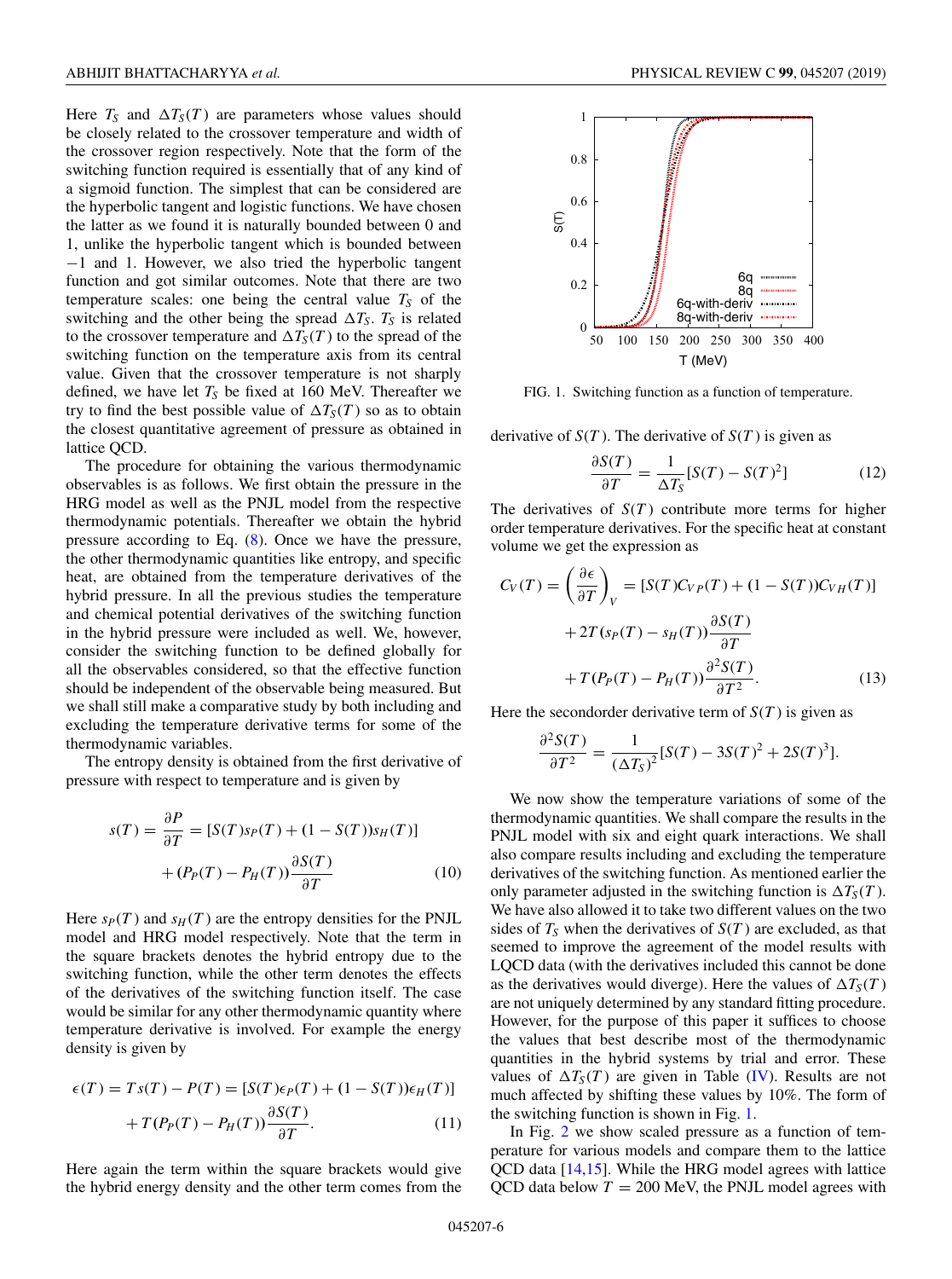<span id="page-6-0"></span>

FIG. 2. Scaled pressure as a function of temperature. The upper panels are drawn without derivatives of switching function and lower panels include those derivatives. The left panel is for the PNJL model with six quark interactions and the right panel for the PNJL model with eight quark interactions. The continuum extrapolated lattice QCD data are taken from Ref. [\[14\]](#page-13-0) (HotQCD) and Ref. [\[15\]](#page-14-0) (WUB).

lattice QCD data above  $T = 150$  MeV. On the other hand the combined PNJL-HRG model now agrees with the lattice QCD data for the full temperature range. The differences in the results due to the type of PNJL model chosen are quite insignificant. However, some of those effects are absorbed in the values of  $\Delta T_S$  as given in Table IV. We note here that the pressure itself only depends on  $S(T)$  and not on any of its derivatives. However the other thermodynamic variables are obtained from the derivatives of the hybrid pressure. As mentioned earlier, we are choosing  $\Delta T_S$  such that the bulk thermodynamic quantities obtained in lattice QCD framework are well reproduced in the PNJL-HRG model. Thus the values of pressure would depend on which form of  $S(T)$  we are choosing. This is why we also show the plot for pressure

for those values of  $\Delta T_S$  that are chosen when derivatives of *S*(*T* ) are included in computing the rest of the thermodynamic variables.

The two other quantities that we considered for critically assessing the quantitative agreement with lattice QCD data are the trace of the energy-momentum tensor and the squared speed of sound. The trace of the energy-momentum tensor is defined as  $\Theta_{\mu\mu} = (\epsilon - 3P)$ . It is expected to be zero in a conformal theory. However, the introduction of any scale like the crossover or transition temperatures in the theory due to quantum interactions would break conformality and the trace will be nonzero. This is expected to be a very sensitive measure, inherent to the theory itself. Therefore a satisfactory agreement of the results obtained from lattice

| TABLE IV. Values of $\Delta T_s$ used. |  |  |  |  |
|----------------------------------------|--|--|--|--|
|----------------------------------------|--|--|--|--|

| PNJL interaction | $\Delta T_s$ (MeV)<br>including derivatives of $S(T)$ | $\Delta T_s$ (MeV)<br>excluding derivatives of $S(T)$ |             |  |
|------------------|-------------------------------------------------------|-------------------------------------------------------|-------------|--|
|                  | For all values of T                                   | $T < T_{\rm S}$                                       | $T > T_{S}$ |  |
| 6-quark          |                                                       | 10                                                    |             |  |
| 8-quark          |                                                       | 10                                                    | 18          |  |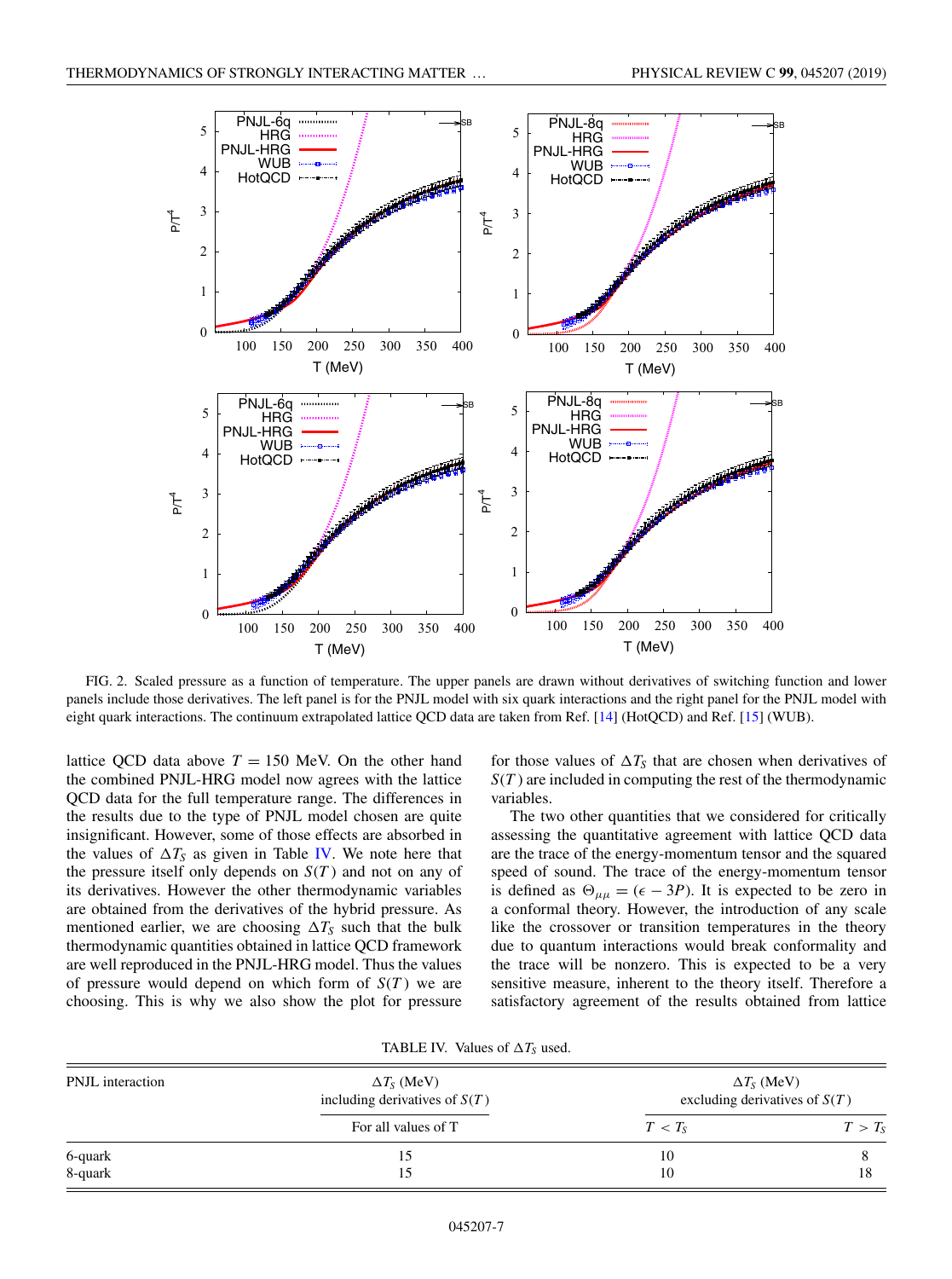

FIG. 3. The scaled traces of the energy-momentum tensor are plotted as a function of temperature. The upper panels are drawn without derivatives of the switching function and lower panels include those derivatives. The left panel is for the PNJL model with six quark interactions and the right panel is for the PNJL model with eight quark interactions. The continuum extrapolated lattice QCD data are taken from Ref. [\[14\]](#page-13-0) (HotQCD) and Ref. [\[15\]](#page-14-0) (WUB).

QCD with any other model is imperative for validation of the model as a simpler version of the theory.

In Fig. 3 we show scaled  $\Theta_{\mu\mu}$  as a function of temperature for various models and compare them to the lattice QCD data [\[14,](#page-13-0)[15\]](#page-14-0). Here the HRG model agrees with lattice QCD data up to about  $T = 170$  MeV and rises much faster for higher temperatures. The PNJL model agrees with lattice QCD data above  $T = 150$  MeV, except near the peak at around  $T = 200$ MeV. Apart from this peak region, the combined PNJL-HRG model now agrees with the lattice QCD data for the full temperature range. The differences in the results due to the type of PNJL model chosen are again quite small. However, near the peak region the eight-quark version of the PNJL model better describes the lattice QCD data and so does the PNJL-HRG model. The deviation from the lattice QCD data near the peak region would need further improvement of the PNJL model as the switching function favors it over the HRG model in this temperature range. Since our motivation here is to improve the situation for the temperature region dominated by hadrons, we do not intend to address this discrepancy here.

We now discuss the behavior of the speed of sound as a function of temperature. The squared speed of sound is given by

$$
c_s^2 = \frac{\partial P}{\partial \epsilon} = \frac{s}{C_V}.\tag{14}
$$

The variation of the squared speed of sound with temperature is shown in Fig. [4](#page-8-0) for various models and compared with the lattice QCD data  $[14,15]$  $[14,15]$ . As seen from Eq.  $(14)$ , the speed of sound on one hand contains the information of the equation of state and on the other hand contains the information of the ratio of entropy to specific heat. Thus the characteristics of the speed of sound depend strongly on the phase of strongly interacting matter. One expects that at very low temperatures the speed of sound would be small, as the pressure of the hadronic system with masses much larger than the system is negligible. With increase in temperature the speed of sound will increase. However, with increasing temperature the hadron resonances with higher and higher masses would be excited and the speed of sound may not reach the SB limit. In fact it may even start decreasing with temperature  $[126]$ . Using the HRG model all these features are obtained as shown in Fig. [4.](#page-8-0) After the crossover, the degrees of freedom are supposed to change from hadronic to partonic ones and therefore the speed of sound may again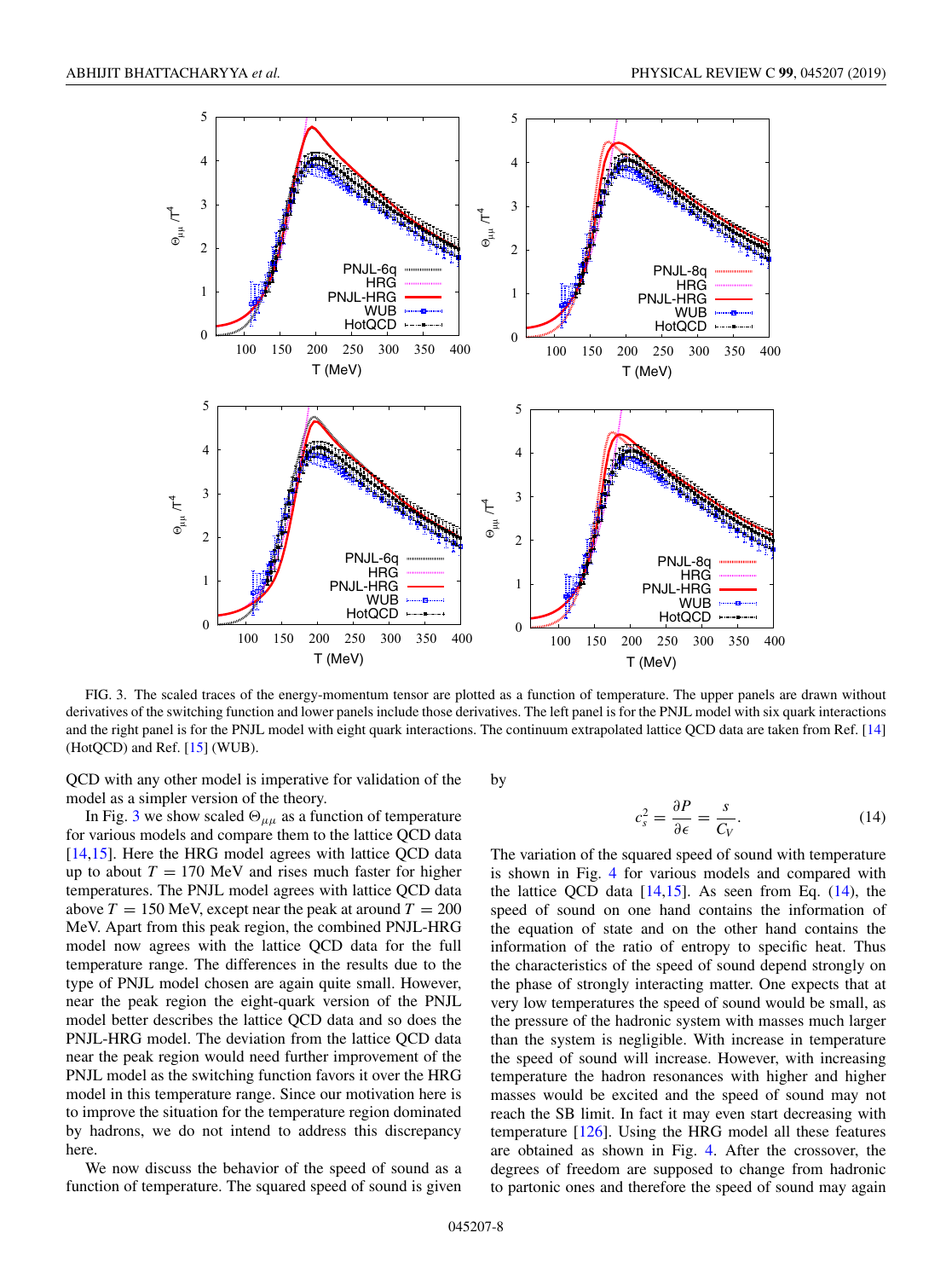<span id="page-8-0"></span>

FIG. 4. The squared speed of sound is plotted as a function of temperature. The upper panels are drawn without derivatives of the switching function and the lower panels include those derivatives. The left panel is for the PNJL model with six quark interactions and the right panel is for PNJL model with eight quark interactions. The continuum extrapolated lattice QCD data are taken from Ref. [\[14\]](#page-13-0) (HotQCD) and Ref. [\[15\]](#page-14-0) (WUB).

increase. The minimum of the speed of sound known as the softest point may be a crucial indicator of the transition to be observed in heavy-ion collisions [\[162\]](#page-16-0). Such a minimum in the temperature variation of speed of sound is visible in the lattice QCD data as shown in Fig. 4, but is clearly absent in the PNJL model results. It is interesting to see that even the HRG model has a soft point of the same order of magnitude but at a higher temperature compared to the lattice QCD data. While the HRG model agrees with lattice QCD data up to about  $T = 150$  MeV, the PNJL model results are consistent with the lattice data above  $T_c$ . Thus the combined PNJL-HRG model shows reasonable agreement with the lattice QCD data in the full range of temperatures.

From the above discussions we may conclude that a hybrid model like PNJL-HRG satisfactorily describes the equation of state of strongly interacting matter in a wide range of temperatures. We would now like to investigate whether the same holds true for the various fluctuations and correlations at vanishing chemical potentials.

# **V. FLUCTUATIONS AND CORRELATIONS OF CONSERVED CHARGES**

In strong interactions the net numbers of various quark flavors are conserved. But since quark states are not physically observed, one has to relate these flavor conservations into conservations of the experimentally observed charges of hadrons like baryon number *B*, electric charge *Q*, and strangeness *S*. The fluctuations and correlations of conserved charges depend significantly on the state of strongly interacting matter at high temperatures and densities [\[17,56,57,](#page-14-0)[163,164\]](#page-16-0). Variations of these quantities with temperature and various chemical potentials are supposed to carry signatures of phase transition or crossover [\[16,65–67](#page-14-0)[,127,](#page-15-0)[143,165–169\]](#page-16-0). They are related to the susceptibilities of pressure via the fluctuation dissipation theorem [\[68\]](#page-14-0). The susceptibilities at various orders are easily obtained as a Taylor series expansion of pressure in terms of the corresponding chemical potentials. The diagonal Taylor coefficients  $c_n^X(T)$  ( $X = B, Q, S$ ) of *n*th order for the scaled pressure  $P(T, \mu_B, \mu_Q, \mu_S)/T^4$  may be written in terms of the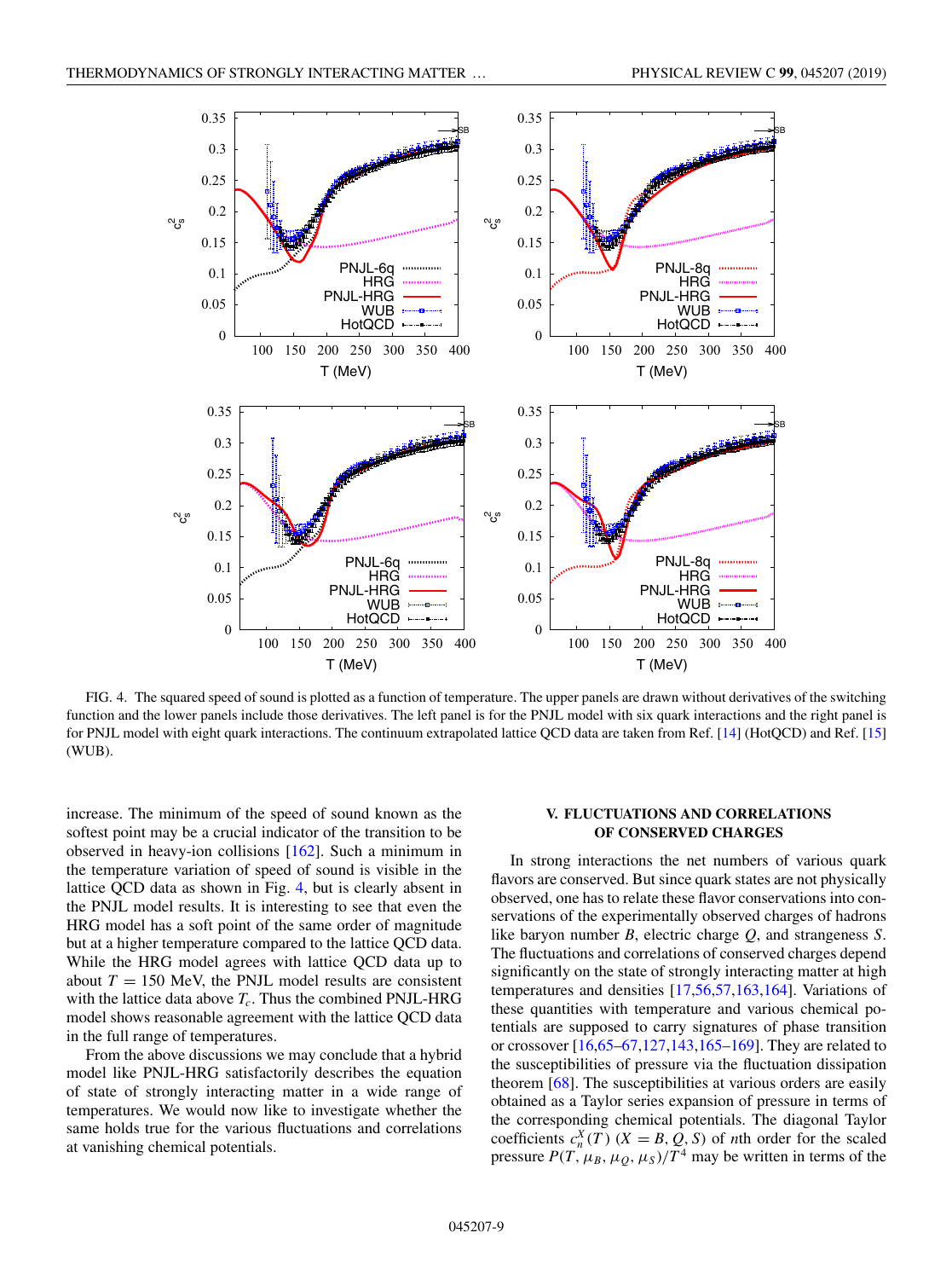<span id="page-9-0"></span>

FIG. 5. Baryon number fluctuation as a function of temperature. The continuum extrapolated lattice data are from Ref. [\[104,105\]](#page-15-0) (HotQCD), Ref. [\[106\]](#page-15-0) (WUB), and Ref. [\[171\]](#page-16-0) (LQCD).

fluctuations  $\chi_n^X(T)$  of the corresponding order as

$$
c_n^X(T) = \frac{1}{n!} \frac{\partial^n (P/T^4)}{\partial \left(\frac{\mu_X}{T}\right)^n} = \frac{T^{n-4}}{n!} \chi_n^X(T),\tag{15}
$$

where the expansion is carried out around  $\mu_B = \mu_Q = \mu_S =$ 0. Similarly, the off-diagonal coefficients  $c_{n,m}^{X,Y}(T)$  (*X,Y* =  $B, Q, S; X \neq Y$  of the  $(m + n)$ th order in the Taylor expansion of scaled pressure are related to the correlations between the conserved charges  $\chi_{n,m}^{X,Y}(T)$  as

$$
c_{m,n}^{X,Y} = \frac{1}{m!n!} \frac{\partial^{m+n}(P/T^4)}{\left[\partial \left(\frac{\mu_X}{T}\right)^m\right] \left[\partial \left(\frac{\mu_Y}{T}\right)^n\right]} = \frac{T^{m+n-4}}{m!n!} \chi_{n,m}^{X,Y}(T). \quad (16)
$$

At zero chemical potentials some of these fluctuations and correlations have been measured in the lattice QCD framework either in the continuum limit [\[12](#page-13-0)[,104,106](#page-15-0)[,170,171\]](#page-16-0) or for small lattice spacings close to the continuum limit [\[107\]](#page-15-0). We shall now discuss how much these quantities obtained in the PNJL-HRG model agree with the lattice QCD data. In the PNJL model the fluctuations and correlations are obtained

by a suitable Taylor series fitting, as discussed in detail in [\[48\]](#page-14-0). On the other hand these quantities are obtained easily in the HRG model by taking the corresponding derivatives with respect to the chemical potentials. Once the fluctuations and correlations are obtained in both the models, they are combined into the PNJL-HRG model using the same switching function  $S(T)$  identified in last section. They are given by

$$
c_n^X = S(T)c_{n\ P}^X + [1 - S(T)]c_{n\ H}^X,\tag{17}
$$

and 
$$
c_{m,n}^{X,Y} = S(T)c_{m,n}^{X,Y} + [1 - S(T)]c_{m,n}^{X,Y}H.
$$
 (18)

As mentioned earlier we have assumed the switching function to be independent of the chemical potential in the close vicinity of zero chemical potentials. Let us now discuss some of these fluctuations and correlations obtained in the models and compare them to the lattice QCD data.

In Fig. 5 the variation of the baryon number susceptibility  $c_2^B$  is shown as a function of temperature for various models and compared with lattice QCD data. Here we find  $c_2^B$  obtained in the HRG model agrees with lattice QCD data up to about



FIG. 6. Fourth-order baryon number susceptibility as function of temperature. The continuum extrapolated lattice data are from Ref. [\[104,105\]](#page-15-0) (HotQCD) and Ref. [\[106\]](#page-15-0) (WUB).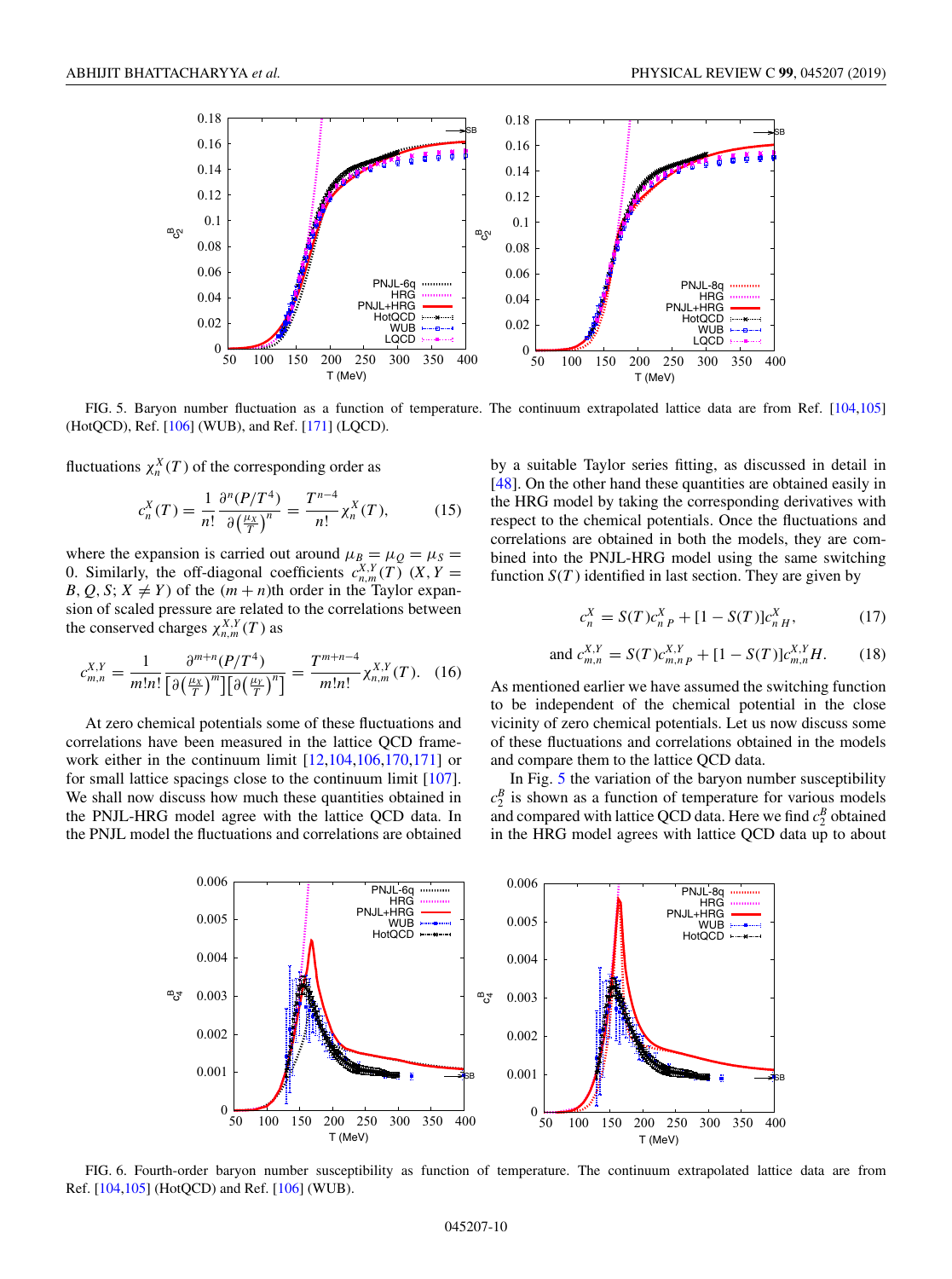

FIG. 7. Ratio of fourth-order to second-order baryon number susceptibility as function of temperature. The continuum extrapolated lattice data are from Ref. [\[104,105\]](#page-15-0) (HotQCD) and Ref. [\[106\]](#page-15-0) (WUB).

*T* ∼ 170 MeV. The PNJL model also agrees with lattice QCD quite well in this temperature range and therefore also the PNJL-HRG model. At higher temperatures the hybrid model is dominated by the PNJL model dynamics. There is a slight overestimation in the PNJL model which is also reflected in the PNJL-HRG model. Apart from that, the results in the six-quark and eight-quark versions of the PNJL models are numerically commensurate. The baryonic contribution of the PNJL model therefore seems to be sufficient in describing the strongly interacting matter even in the low temperature region described either by the HRG model or the lattice QCD data.

The temperature variation of the fourth-order baryon number susceptibility  $c_4^B$  and the ratio  $c_4^B/c_2^B$  related to kurtosis are shown in Figs. [6](#page-9-0) and 7 respectively. In the region below  $T_c$  the hybrid model results for  $c_4^B$  agree quite well with the lattice continuum results. For  $T > T_c$ , however, the model overpredicts the  $c_4^B$  commensurate with the corresponding contribution from the PNJL model. The resulting ratio  $c_4^B/c_2^B$ agrees much better with the lattice data both below and above  $T_c$ .

The variation of the electric charge susceptibility with temperature is shown in Fig. 8. There is a significant difference between the PNJL model and lattice QCD results for  $c_2^Q$  below the crossover temperature  $T_c$ . The lattice data are much larger than the PNJL model results. Though the baryon fluctuations in the lattice data are well accounted for by the constituent quarks in the PNJL model, proper considerations of other hadronic degrees of freedom below  $T_c$  are crucial to obtain the correct values of electric charge fluctuations. On the other hand lattice QCD data are reproduced by the HRG model very well for  $T < 150$  MeV. This is expected, as the charge sector has dominant contributors from the light hadrons, which are practically absent in the PNJL model. Once the PNJL and HRG models are combined using the switching function, the PNJL-HRG model results again agree with the lattice QCD data very well.

The temperature variation of the strangeness susceptibility  $c_2^S$  is shown in Fig. [9.](#page-11-0) The computations in the HRG model seem to agree with the lattice QCD data up to much higher temperatures  $T \sim 190$  MeV. This is surprising given that the crossover temperature, as well as the temperature around



FIG. 8. Electric charge fluctuation as function of temperature. The continuum extrapolated lattice data are from Ref. [\[104\]](#page-15-0) (HotQCD), Ref. [\[106\]](#page-15-0) (WUB), and [\[171\]](#page-16-0) (LQCD).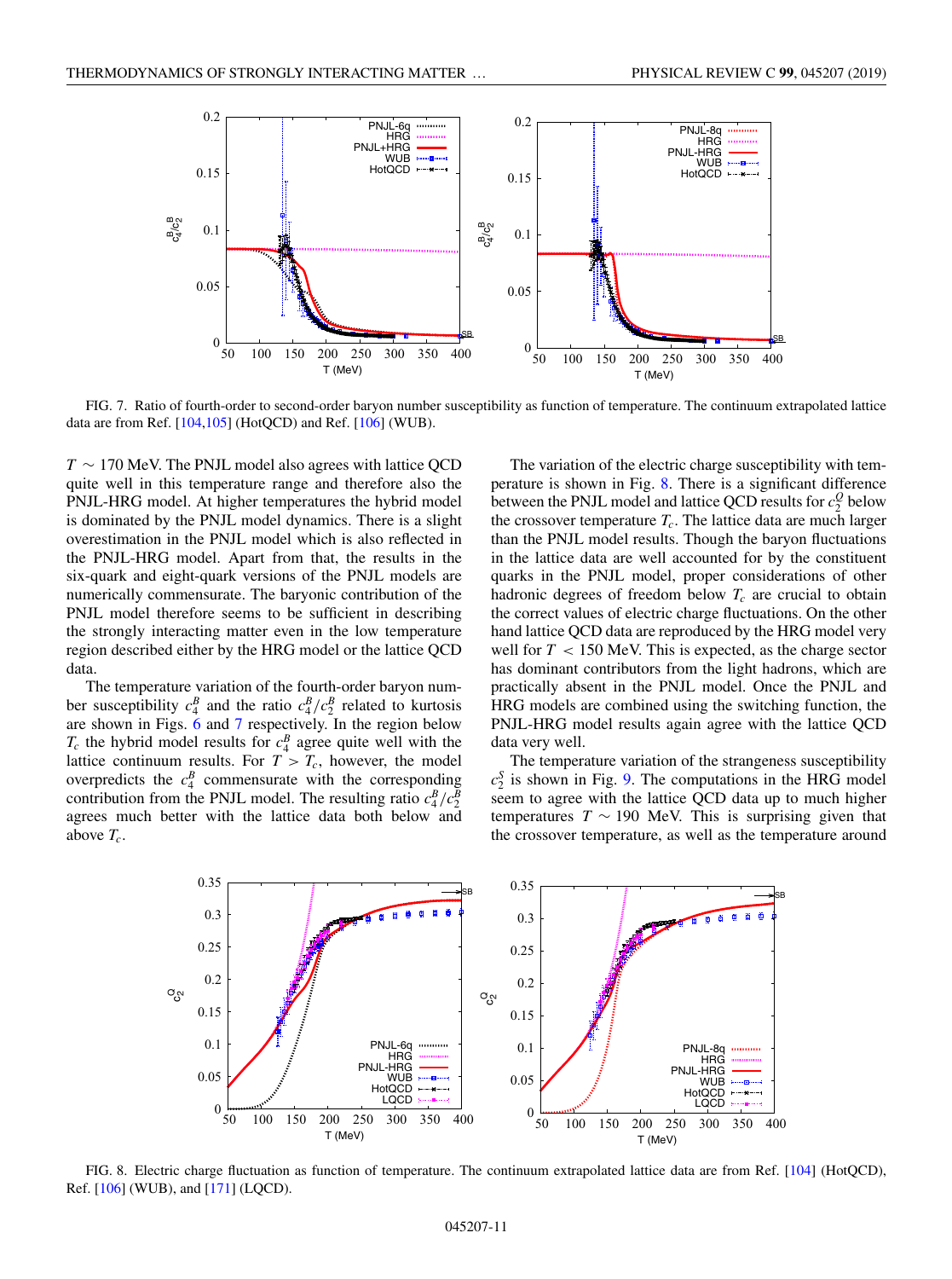<span id="page-11-0"></span>

FIG. 9. Strangeness fluctuation as function of temperature. The continuum extrapolated lattice data are from Ref. [\[104\]](#page-15-0) (HotQCD), Ref. [\[106\]](#page-15-0) (WUB), and Ref. [\[171\]](#page-16-0) (LQCD).

which almost all other quantities computed in the HRG model start deviating from lattice QCD data at around *T* ∼ 160 MeV. One would expect the  $c_2^S$  in the HRG model to rise much faster and start deviating from lattice QCD data at much lower temperatures. One of the possible reasons for such a result may be that the HRG model is constructed from experimentally observed hadrons, whereas the lattice QCD formulation could have contributions from additional species of strange hadrons, which are also predicted by quark model calculations [\[108\]](#page-15-0).

At the same time the quantitative results for  $c_2^S$  obtained in PNJL model are significantly different from lattice QCD data up to  $T \sim 250$  MeV. The constituent masses of the strange quarks in the PNJL model have values above 500 MeV for *T* < 150 MeV. This is consistent with the omega baryon mass. However, as the temperature rises, the constituent masses of strange quarks do not fall as fast as that of the light quarks. Therefore the strangeness fluctuations on their part do not rise as fast as that of the light quarks as observed in the lattice QCD data. This aspect of the PNJL model would need further scrutiny and will be discussed elsewhere. Note that the range of temperature where the PNJL model disagrees

with lattice OCD data is above the range where the switching from HRG model to PNJL model takes place. Inclusion of the HRG model is therefore insufficient to address this issue. As a result the hybrid PNJL-HRG model does not agree well with the lattice QCD data. We thus encounter the first observable where the PNJL-HRG model could not satisfactorily describe the lattice QCD data in the full temperature range. It is apparent that this may be the case for other quantities that are strongly dependent on the strangeness content of the PNJL model.

We now discuss the leading order correlations between the conserved charges. The correlator  $c_{11}^{BQ}$  between the baryon number and electric charge is shown in Fig. 10. In the hadronic phase the baryon and electric charges remain correlated as the baryons have positive electric charge and anti-baryons have negative electric charge. For small temperatures the correlations are small due to the relatively large masses. With increasing temperature however the correlation becomes nonzero. On the other hand for the  $2+1$  flavor system there are three quarks with equal baryon number in the partonic phase, but electric charge of *down* and *strange* quarks are together opposite of that of the *up* quark. At large temperatures when



FIG. 10. Baryon-electric charge correlation as function of temperature. The continuum extrapolated lattice data are from Ref. [\[104\]](#page-15-0) (HotQCD) and Ref. [\[171\]](#page-16-0) (LQCD).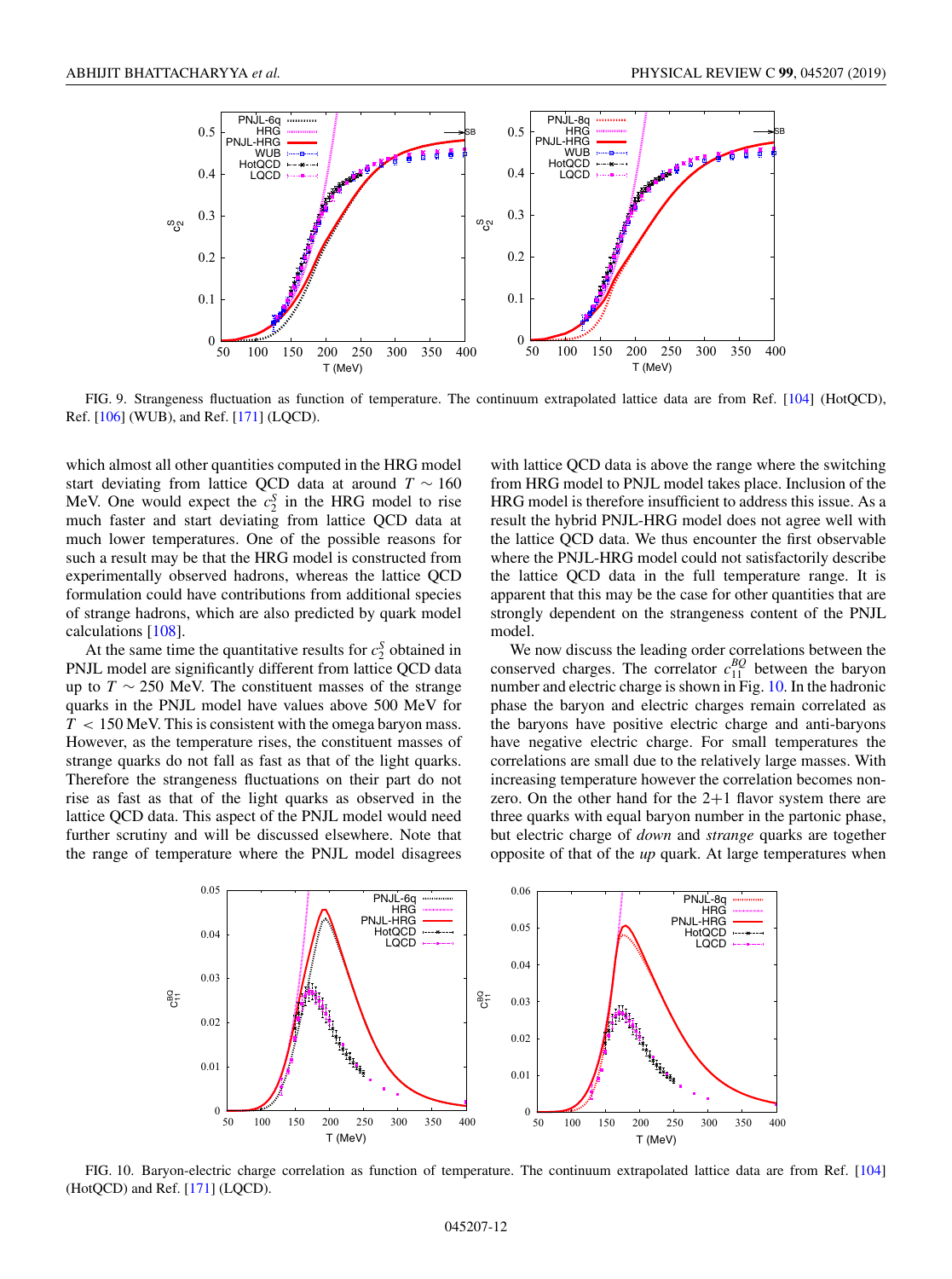<span id="page-12-0"></span>

FIG. 11. Baryon-strangeness correlation as function of temperature. The continuum extrapolated lattice data are from Ref. [\[104\]](#page-15-0) (HotQCD) and Ref. [\[171\]](#page-16-0) (LQCD).

the quark masses are small with respect to the temperature, the baryon number to electric charge (BQ) correlation should again tend to zero. In the HRG model the BQ correlations keep on increasing as higher and higher mass states are getting excited with increase in temperature. On the other hand for lattice QCD data and PNJL model as well as any other model having a transition from hadronic to partonic phases,  $c_{11}^{BQ}$  would show a hump around the crossover region. This is shown in Fig. [10.](#page-11-0) Here the BQ correlation in the PNJL model is larger than that obtained in the lattice QCD data for  $T > 150$  MeV. It may again be anticipated that this is due to the slow decrease of the strange quark mass with temperature in the PNJL model. The number of strange quarks is therefore much smaller than that of the light quarks, and they cannot compensate the electric charge of the up quarks sufficiently.

The baryon number to strangeness (BS) correlation  $c_{11}^{BS}$ is shown in Fig. 11 and the electric charge to strangeness (QS) correlation  $c_{11}^{QS}$  is shown in Fig. 12. For the intermediate temperatures the BS correlation is a little less than the QS correlation due to the contributions from lighter strange mesons in the latter. In the HRG model, these two correlations again keep on increasing indefinitely as higher and higher hadronic

states are getting excited. The behavior in the lattice QCD data as well as the PNJL model is as it should be in a theory that has partons in the high temperature phase. This can be understood by noting that at low temperatures the correlators are small due to the large hadronic masses. They will increase with temperature, and in the partonic phase the correlation saturates as there is only one species of quarks containing both strangeness and baryon number or strangeness and electric charge.

As in the case of  $c_2^S$ , the BS and QS correlators in the PNJL-HRG model underestimate the lattice QCD data in the intermediate range of temperatures possibly due to the slowly decreasing strange quark mass in the PNJL model. Therefore it seems that this deviation would pervade all other observables related to strangeness. A reparametrization of the NJL part of the model may be able to address this issue and will be discussed elsewhere.

## **VI. CONCLUSION**

In this study we discussed a scheme to address the inadequacy of the PNJL model in describing the hadronic state of matter as pointed out in our earlier work in [\[109\]](#page-15-0).



FIG. 12. Electric charge-strangeness correlation as function of temperature. The continuum extrapolated lattice data are from Ref. [\[104\]](#page-15-0) (HotQCD) and Ref. [\[171\]](#page-16-0) (LQCD).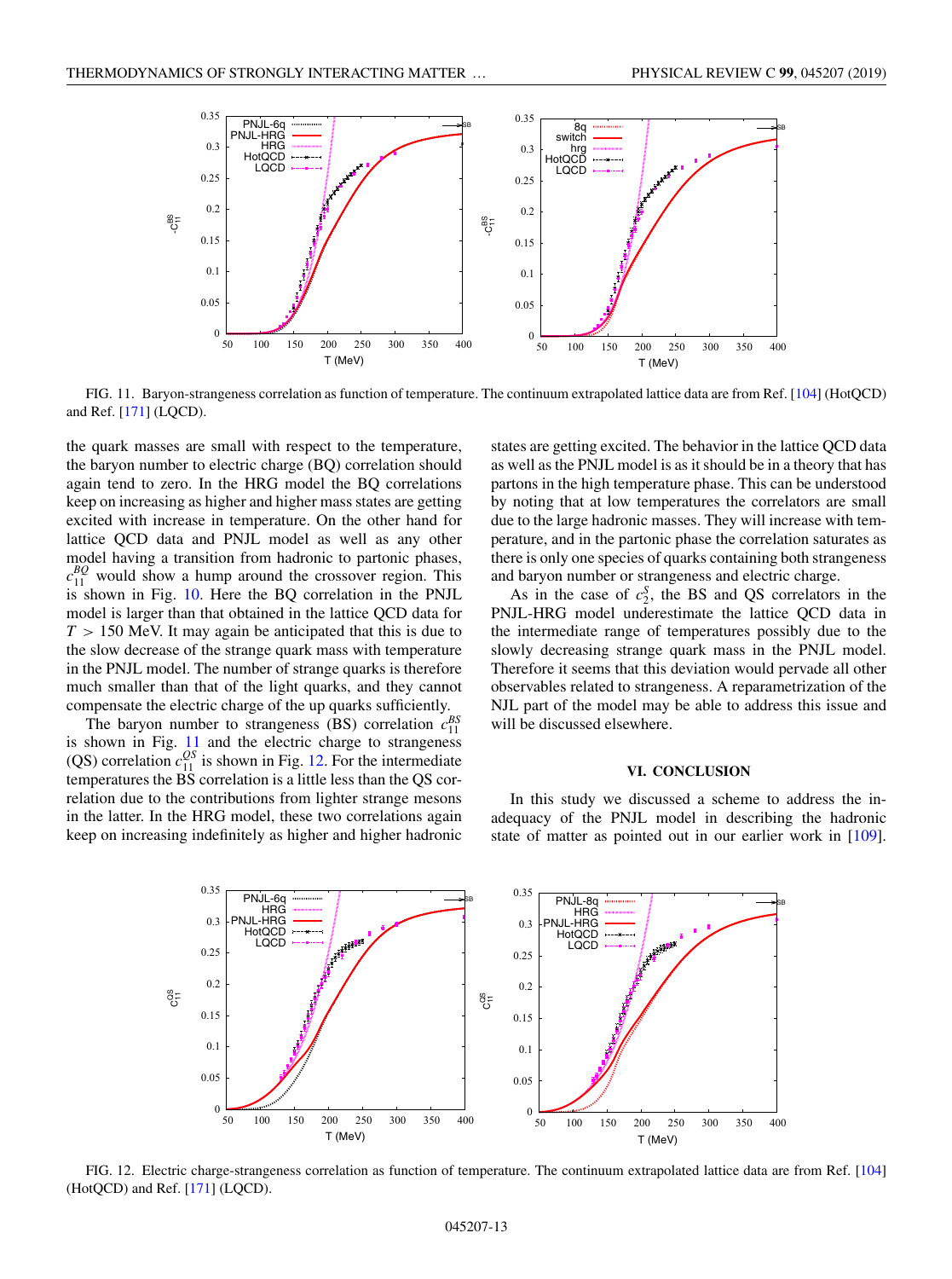<span id="page-13-0"></span>A straightforward approach would be to add the hadronic contribution from the HRG model. However a simple addition of HRG model to PNJL model would have led to overcounting the degrees of freedom. An interpolating function was therefore used in line with some earlier studies [\[146–150\]](#page-16-0), to smoothly switch between the hadronic and partonic matter. In general this function would be dependent on temperature and chemical potentials. Since we have discussed various thermodynamic observables vis-a-vis lattice QCD data at zero chemical potentials, we have considered only a temperature dependent switching function.

In the earlier studies with the switching function, its temperature and chemical potential derivatives were considered for computing observables from thermodynamic relations. However we considered the switching function to be independent of the observable chosen. Otherwise the various derivatives of the switching function may be obtained by fitting with as many number of observables from lattice QCD see e.g. [\[150\]](#page-16-0). This would increase the number of free parameters in the model, thereby reducing its predictive power. Instead we emphasized on the better agreement of the PNJL model and lattice QCD data above the crossover region. Therefore a considerable part of the equation of state in continuum lattice QCD data, both below and above the crossover temperature, was well described by HRG and PNJL models respectively. Hence we only needed to interpolate in the crossover region using the switching function. Thereafter all other observables were obtained from thermodynamic relations acting on the individual pressure of the two models weighed with the switching function. For completeness however we have made a comparative study of observables related to the equation of state by both including and excluding these derivatives. All the thermodynamic quantities computed in the PNJL-HRG model reproduced the lattice QCD data quite well.

Once the switching function was fixed, we computed the predicted behavior of various fluctuations and correlations of conserved charges. We found that the fluctuations of baryon number and electric charge computed in the PNJL-HRG model is in good quantitative agreement with the lattice QCD data. However the strangeness fluctuations in the PNJL model was somewhat different from the lattice QCD data around

the crossover region. As a result the PNJL-HRG model did not reproduce lattice QCD data satisfactorily. We emphasize that this disagreement is not due to the switching function but rather the inadequacy in the PNJL model. We argued that since in the PNJL model the constituent mass of the strange quarks does not decrease fast enough with the rising temperature, there is a departure of fluctuations of strangeness from the lattice QCD data. It naturally followed that none of the leading order correlators in the PNJL-HRG model could reproduce lattice QCD data as well.

Finally we would like to conclude that the scheme of introducing the HRG model to the PNJL model using the switching function seems to have worked well. Discrepancies, if any, are only due to difference between the PNJL model and lattice QCD data in the relevant temperature ranges. Apart from the considerations of the PNJL model it may also be important to incorporate interactions in the HRG model itself. For example we have not included the effects of the hadron mass modifications. This is the usual practice for the HRG model, where the PDG masses are considered independent of medium effects. As another example, in an interesting work [\[172\]](#page-16-0) it was pointed out that the contribution of the resonance *f* 0 (500) to isospin-averaged observables is to a great extent canceled by the repulsion from the isotensor-scalar channel. These kind of effects in various other channels may lead to significant changes in the thermodynamic contributions in the hadronic sector. Further, for treading into the nonzero chemical potential regions we may have to consider a chemical potential dependence of the switching function. We hope to address these issues elsewhere.

#### **ACKNOWLEDGMENTS**

The authors would like to thank the Council for Scientific and Industrial Research (CSIR), Department of Science and Technology (DST), Department of Atomic Energy (DAE), and Board of Research for Nuclear Sciences (BRNS) for financial support. K.S. acknowledges the financial support from DST-SERB under NPDF Project No. PDF/2017/002399. We would like to thank Swagato Mukherjee for providing us with various lattice QCD data and many useful discussions.

- [1] H.-T. Ding, F. Karsch, and S. Mukherjee, in *Quark Gluon Plasma 5*, edited by X. N. Wang (World Scientific, Singapore, 2016).
- [2] G. Boyd, J. Engels, F. Karsch, E. Laermann, C. legeland, M. Lugermeier, and B. Peterson, [Nucl. Phys. B](https://doi.org/10.1016/0550-3213(96)00170-8) **[469](https://doi.org/10.1016/0550-3213(96)00170-8)**, [419](https://doi.org/10.1016/0550-3213(96)00170-8) [\(1996\)](https://doi.org/10.1016/0550-3213(96)00170-8).
- [3] [J. Engels, O. Kaczmarek, F. Karsch, and E. Laermann,](https://doi.org/10.1016/S0550-3213(99)00395-8) Nucl. Phys. B **[558](https://doi.org/10.1016/S0550-3213(99)00395-8)**, [307](https://doi.org/10.1016/S0550-3213(99)00395-8) [\(1999\)](https://doi.org/10.1016/S0550-3213(99)00395-8).
- [4] Z. Fodor and S. D. Katz, [Phys. Lett. B](https://doi.org/10.1016/S0370-2693(02)01583-6) **[534](https://doi.org/10.1016/S0370-2693(02)01583-6)**, [87](https://doi.org/10.1016/S0370-2693(02)01583-6) [\(2002\)](https://doi.org/10.1016/S0370-2693(02)01583-6).
- [5] C. R. Allton, S. Ejiri, S. J. Hands, O. Kaczmarek, F. Karsch, E. Laermann Ch. Schmidt, and L. Scorzato, [Phys. Rev. D](https://doi.org/10.1103/PhysRevD.66.074507) **[66](https://doi.org/10.1103/PhysRevD.66.074507)**, [074507](https://doi.org/10.1103/PhysRevD.66.074507) [\(2002\)](https://doi.org/10.1103/PhysRevD.66.074507).
- [6] Z. Fodor, S. D. Katz, and K. K. Szabo, [Phys. Lett. B](https://doi.org/10.1016/j.physletb.2003.06.011) **[568](https://doi.org/10.1016/j.physletb.2003.06.011)**, [73](https://doi.org/10.1016/j.physletb.2003.06.011) [\(2003\)](https://doi.org/10.1016/j.physletb.2003.06.011).
- [7] C. R. Allton, S. Ejiri, S. J. Hands, O. Kaczmarek, F. Karsch, E. Laermann, and Ch. Schmidt, [Phys. Rev. D](https://doi.org/10.1103/PhysRevD.68.014507) **[68](https://doi.org/10.1103/PhysRevD.68.014507)**, [014507](https://doi.org/10.1103/PhysRevD.68.014507) [\(2003\)](https://doi.org/10.1103/PhysRevD.68.014507).
- [8] P. de Forcrand and O. Philipsen, [Nucl. Phys. B](https://doi.org/10.1016/j.nuclphysb.2003.09.005) **[673](https://doi.org/10.1016/j.nuclphysb.2003.09.005)**, [170](https://doi.org/10.1016/j.nuclphysb.2003.09.005) [\(2003\)](https://doi.org/10.1016/j.nuclphysb.2003.09.005).
- [9] Y. Aoki, Z. Fodor, S. D. Katz, and K. K. Szabo, [Phys. Lett. B](https://doi.org/10.1016/j.physletb.2006.10.021) **[643](https://doi.org/10.1016/j.physletb.2006.10.021)**, [46](https://doi.org/10.1016/j.physletb.2006.10.021) [\(2006\)](https://doi.org/10.1016/j.physletb.2006.10.021).
- [10] Y. Aoki, G. Endrodi, Z. Fodor, S. D. Katz, and K. K. Szabo, [Nature \(London\)](https://doi.org/10.1038/nature05120) **[443](https://doi.org/10.1038/nature05120)**, [675](https://doi.org/10.1038/nature05120) [\(2006\)](https://doi.org/10.1038/nature05120).
- [11] Y. Aoki, S. Borsanyi, S. Durr, Z. Fodor, S. D. Katz, S. Krieg, and K. K. Szabo, [J. High Energy Phys. 06](https://doi.org/10.1088/1126-6708/2009/06/088) [\(2009\)](https://doi.org/10.1088/1126-6708/2009/06/088) [088.](https://doi.org/10.1088/1126-6708/2009/06/088)
- [12] S. Borsanyi, Z. Fodor, S. D. Katz, S. Krieg, C. Ratti, and K. K. Szabo, [Phys. Rev. Lett.](https://doi.org/10.1103/PhysRevLett.111.062005) **[111](https://doi.org/10.1103/PhysRevLett.111.062005)**, [062005](https://doi.org/10.1103/PhysRevLett.111.062005) [\(2013\)](https://doi.org/10.1103/PhysRevLett.111.062005).
- [13] A. Bazavov *et al.* (HotQCD Collaboration), [Phys. Rev. D](https://doi.org/10.1103/PhysRevD.85.054503) **[85](https://doi.org/10.1103/PhysRevD.85.054503)**, [054503](https://doi.org/10.1103/PhysRevD.85.054503) [\(2012\)](https://doi.org/10.1103/PhysRevD.85.054503).
- [14] A. Bazavov *et al.* (HotQCD Collaboration), [Phys. Rev. D](https://doi.org/10.1103/PhysRevD.90.094503) **[90](https://doi.org/10.1103/PhysRevD.90.094503)**, [094503](https://doi.org/10.1103/PhysRevD.90.094503) [\(2014\)](https://doi.org/10.1103/PhysRevD.90.094503).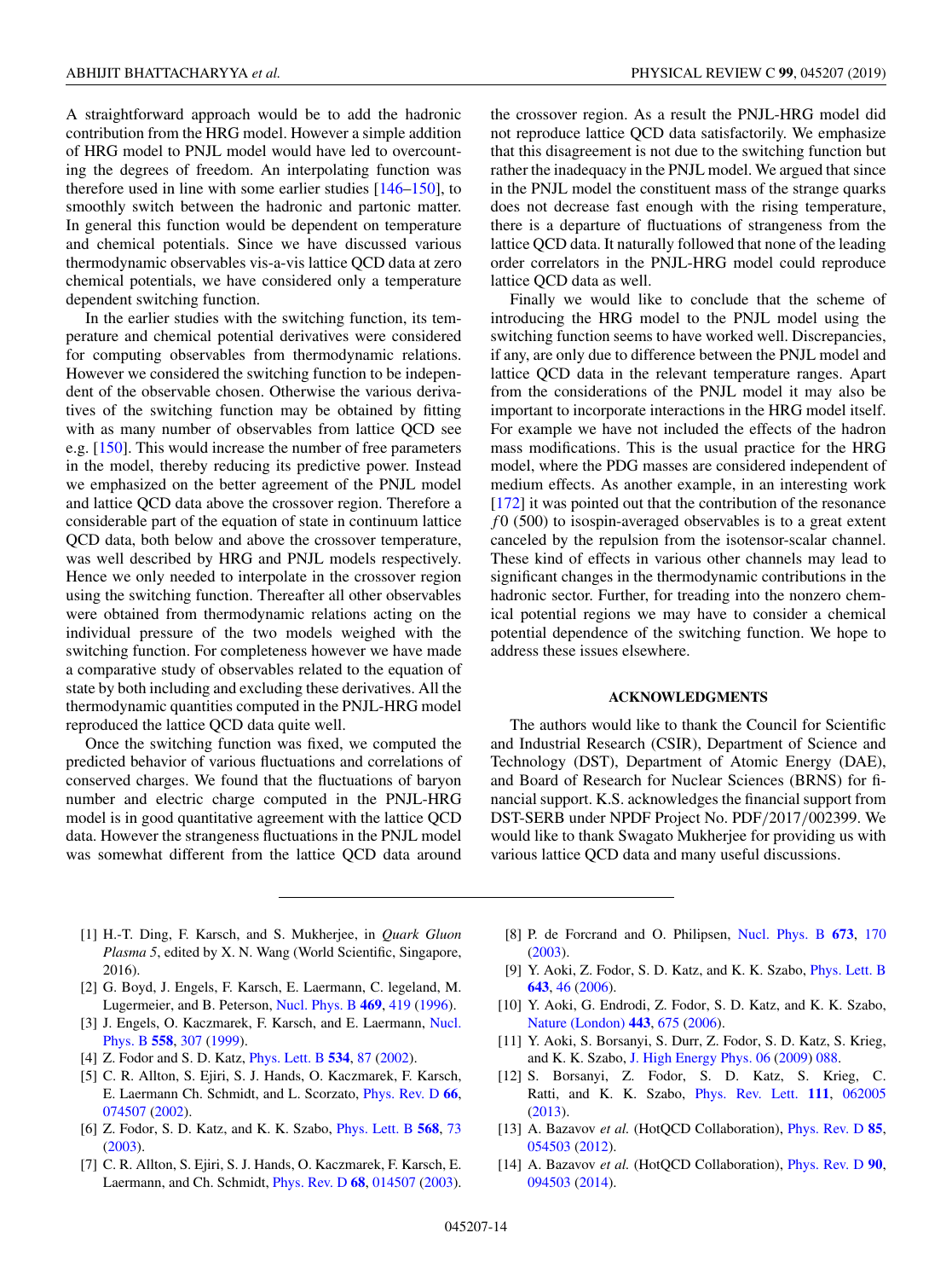- <span id="page-14-0"></span>[15] S. Borsanyi, Z. Fodor, C. Hoelbling, S. D. Katz, S. Krieg, and K. K. Szabo, [Phys. Lett. B](https://doi.org/10.1016/j.physletb.2014.01.007) **[730](https://doi.org/10.1016/j.physletb.2014.01.007)**, [99](https://doi.org/10.1016/j.physletb.2014.01.007) [\(2014\)](https://doi.org/10.1016/j.physletb.2014.01.007).
- [16] Y. Hatta and M. A. Stephanov, [Phys. Rev. Lett.](https://doi.org/10.1103/PhysRevLett.91.102003) **[91](https://doi.org/10.1103/PhysRevLett.91.102003)**, [102003](https://doi.org/10.1103/PhysRevLett.91.102003) [\(2003\)](https://doi.org/10.1103/PhysRevLett.91.102003); **[91](https://doi.org/10.1103/PhysRevLett.91.129901)**, [129901\(E\)](https://doi.org/10.1103/PhysRevLett.91.129901) [\(2003\)](https://doi.org/10.1103/PhysRevLett.91.129901).
- [17] S. Ejiri, F. Karsch, and K. Redlich, [Phys. Lett. B](https://doi.org/10.1016/j.physletb.2005.11.083) **[633](https://doi.org/10.1016/j.physletb.2005.11.083)**, [275](https://doi.org/10.1016/j.physletb.2005.11.083) [\(2006\)](https://doi.org/10.1016/j.physletb.2005.11.083).
- [18] M. A. Stephanov, [Phys. Rev. Lett.](https://doi.org/10.1103/PhysRevLett.102.032301) **[102](https://doi.org/10.1103/PhysRevLett.102.032301)**, [032301](https://doi.org/10.1103/PhysRevLett.102.032301) [\(2009\)](https://doi.org/10.1103/PhysRevLett.102.032301).
- [19] M. Asakawa and K. Yazaki, [Nucl. Phys. A](https://doi.org/10.1016/0375-9474(89)90002-X) **[504](https://doi.org/10.1016/0375-9474(89)90002-X)**, [668](https://doi.org/10.1016/0375-9474(89)90002-X) [\(1989\)](https://doi.org/10.1016/0375-9474(89)90002-X).
- [20] S. Ejiri, [Phys. Rev. D](https://doi.org/10.1103/PhysRevD.78.074507) **[78](https://doi.org/10.1103/PhysRevD.78.074507)**, [074507](https://doi.org/10.1103/PhysRevD.78.074507) [\(2008\)](https://doi.org/10.1103/PhysRevD.78.074507).
- [21] E. S. Bowman and J. I. Kapusta, [Phys. Rev. C](https://doi.org/10.1103/PhysRevC.79.015202) **[79](https://doi.org/10.1103/PhysRevC.79.015202)**, [015202](https://doi.org/10.1103/PhysRevC.79.015202) [\(2009\)](https://doi.org/10.1103/PhysRevC.79.015202).
- [22] M. A. Halasz, A. D. Jackson, R. E. Shrock, M. A. Stephanov, and J. J. M. Verbaarschot, [Phys. Rev. D](https://doi.org/10.1103/PhysRevD.58.096007) **[58](https://doi.org/10.1103/PhysRevD.58.096007)**, [096007](https://doi.org/10.1103/PhysRevD.58.096007) [\(1998\)](https://doi.org/10.1103/PhysRevD.58.096007).
- [23] Z. Fodor and S. D. Katz, [J. High Energy Phys. 04](https://doi.org/10.1088/1126-6708/2004/04/050) [\(2004\)](https://doi.org/10.1088/1126-6708/2004/04/050) [050.](https://doi.org/10.1088/1126-6708/2004/04/050)
- [24] R. V. Gavai and S. Gupta, [Phys. Rev. D](https://doi.org/10.1103/PhysRevD.71.114014) **[71](https://doi.org/10.1103/PhysRevD.71.114014)**, [114014](https://doi.org/10.1103/PhysRevD.71.114014) [\(2005\)](https://doi.org/10.1103/PhysRevD.71.114014).
- [25] M. A. Stephanov, [Int. J. Mod. Phys. A](https://doi.org/10.1142/S0217751X05027965) **[20](https://doi.org/10.1142/S0217751X05027965)**, [4387](https://doi.org/10.1142/S0217751X05027965) [\(2005\)](https://doi.org/10.1142/S0217751X05027965).
- [26] S. Gottlieb, W. Liu, D. Toussaint, R. L. Renken, and R. L. Sugar, [Phys. Rev. Lett.](https://doi.org/10.1103/PhysRevLett.59.2247) **[59](https://doi.org/10.1103/PhysRevLett.59.2247)**, [2247](https://doi.org/10.1103/PhysRevLett.59.2247) [\(1987\)](https://doi.org/10.1103/PhysRevLett.59.2247); S. Choe *et al.* (QCD-TARO Collaboration), [Phys. Rev. D](https://doi.org/10.1103/PhysRevD.65.054501) **[65](https://doi.org/10.1103/PhysRevD.65.054501)**, [054501](https://doi.org/10.1103/PhysRevD.65.054501) [\(2002\)](https://doi.org/10.1103/PhysRevD.65.054501).
- [27] R. V. Gavai, S. Gupta, and P. Majumdar, [Phys. Rev. D](https://doi.org/10.1103/PhysRevD.65.054506) **[65](https://doi.org/10.1103/PhysRevD.65.054506)**, [054506](https://doi.org/10.1103/PhysRevD.65.054506) [\(2002\)](https://doi.org/10.1103/PhysRevD.65.054506).
- [28] M. D'Elia and M.-P. Lombardo, [Phys. Rev. D](https://doi.org/10.1103/PhysRevD.67.014505) **[67](https://doi.org/10.1103/PhysRevD.67.014505)**, [014505](https://doi.org/10.1103/PhysRevD.67.014505) [\(2003\)](https://doi.org/10.1103/PhysRevD.67.014505).
- [29] R. V. Gavai and S. Gupta, [Phys. Rev. D](https://doi.org/10.1103/PhysRevD.68.034506) **[68](https://doi.org/10.1103/PhysRevD.68.034506)**, [034506](https://doi.org/10.1103/PhysRevD.68.034506) [\(2003\)](https://doi.org/10.1103/PhysRevD.68.034506).
- [30] S. Gupta and R. Ray, [Phys. Rev. D](https://doi.org/10.1103/PhysRevD.70.114015) **[70](https://doi.org/10.1103/PhysRevD.70.114015)**, [114015](https://doi.org/10.1103/PhysRevD.70.114015) [\(2004\)](https://doi.org/10.1103/PhysRevD.70.114015); R. Gavai, S. Gupta, and R. Ray, [Prog. Theor. Phys. Suppl.](https://doi.org/10.1143/PTPS.153.270) **[153](https://doi.org/10.1143/PTPS.153.270)**, [270](https://doi.org/10.1143/PTPS.153.270) [\(2004\)](https://doi.org/10.1143/PTPS.153.270); R. V. Gavai and S. Gupta, [Phys. Rev. D](https://doi.org/10.1103/PhysRevD.72.054006) **[72](https://doi.org/10.1103/PhysRevD.72.054006)**, [054006](https://doi.org/10.1103/PhysRevD.72.054006) [\(2005\)](https://doi.org/10.1103/PhysRevD.72.054006).
- [31] C. R. Allton, M. Döring, S. Ejiri, S. J. Hands, O. Kaczmarek, F. Karsch, E. Laermann, and K. Redlich, [Phys. Rev. D](https://doi.org/10.1103/PhysRevD.71.054508) **[71](https://doi.org/10.1103/PhysRevD.71.054508)**, [054508](https://doi.org/10.1103/PhysRevD.71.054508) [\(2005\)](https://doi.org/10.1103/PhysRevD.71.054508).
- [32] C. Bernard, T. Burch, C. DeTar, J. Osborn, S. Gottlieb, E. B. Gregory, D. Toussaint, U. M. Heller, and R. Sugar (MILC Collaboration), [Phys. Rev. D](https://doi.org/10.1103/PhysRevD.71.034504) **[71](https://doi.org/10.1103/PhysRevD.71.034504)**, [034504](https://doi.org/10.1103/PhysRevD.71.034504) [\(2005\)](https://doi.org/10.1103/PhysRevD.71.034504).
- [33] C. Bernard, C. E. DeTar, L. Levkova, S. Gottlieb, U. M. Heller, J. E. Hetrick, R. Sugar, and D. Toussaint, [Phys. Rev. D](https://doi.org/10.1103/PhysRevD.77.014503) **[77](https://doi.org/10.1103/PhysRevD.77.014503)**, [014503](https://doi.org/10.1103/PhysRevD.77.014503) [\(2008\)](https://doi.org/10.1103/PhysRevD.77.014503).
- [34] M. Cheng *et al.*, [Phys. Rev. D](https://doi.org/10.1103/PhysRevD.77.014511) **[77](https://doi.org/10.1103/PhysRevD.77.014511)**, [014511](https://doi.org/10.1103/PhysRevD.77.014511) [\(2008\)](https://doi.org/10.1103/PhysRevD.77.014511).
- [35] O. Kaczmarek, F. Karsch, E. Laermann, C. Miao, S. Mukherjee, P. Petreczky, C. Schmidt, W. Soeldner, and W. Unger, [Phys. Rev. D](https://doi.org/10.1103/PhysRevD.83.014504) **[83](https://doi.org/10.1103/PhysRevD.83.014504)**, [014504](https://doi.org/10.1103/PhysRevD.83.014504) [\(2011\)](https://doi.org/10.1103/PhysRevD.83.014504).
- [36] [G. Endrodi, Z. Fodor, S. D. Katz, and K. K. Szabo,](https://doi.org/10.1007/JHEP04(2011)001) J. High Energy Phys. [04](https://doi.org/10.1007/JHEP04(2011)001) [\(2011\)](https://doi.org/10.1007/JHEP04(2011)001) [001.](https://doi.org/10.1007/JHEP04(2011)001)
- [37] S. Borsanyi, G. Endrodi, Z. Fodor, S. D. Katz, S. Krieg, C. Ratti, and K. K. Szabo, [J. High Energy Phys. 08](https://doi.org/10.1007/JHEP08(2012)053) [\(2012\)](https://doi.org/10.1007/JHEP08(2012)053) [053.](https://doi.org/10.1007/JHEP08(2012)053)
- [38] Y. Nambu and G. Jona-Lasinio, [Phys. Rev.](https://doi.org/10.1103/PhysRev.122.345) **[122](https://doi.org/10.1103/PhysRev.122.345)**, [345](https://doi.org/10.1103/PhysRev.122.345) [\(1961\)](https://doi.org/10.1103/PhysRev.122.345); **[124](https://doi.org/10.1103/PhysRev.124.246)**, [246](https://doi.org/10.1103/PhysRev.124.246) [\(1961\)](https://doi.org/10.1103/PhysRev.124.246).
- [39] T. Kunihiro and T. Hatsuda, [Phys. Lett. B](https://doi.org/10.1016/0370-2693(88)91596-1) **[206](https://doi.org/10.1016/0370-2693(88)91596-1)**, [385](https://doi.org/10.1016/0370-2693(88)91596-1) [\(1988\)](https://doi.org/10.1016/0370-2693(88)91596-1).
- [40] U. Vogl and W. Weise, [Prog. Part. Nucl. Phys.](https://doi.org/10.1016/0146-6410(91)90005-9) **[27](https://doi.org/10.1016/0146-6410(91)90005-9)**, [195](https://doi.org/10.1016/0146-6410(91)90005-9) [\(1991\)](https://doi.org/10.1016/0146-6410(91)90005-9).
- [41] S. P. Klevansky, [Rev. Mod. Phys.](https://doi.org/10.1103/RevModPhys.64.649) **[64](https://doi.org/10.1103/RevModPhys.64.649)**, [649](https://doi.org/10.1103/RevModPhys.64.649) [\(1992\)](https://doi.org/10.1103/RevModPhys.64.649).
- [42] T. Hatsuda and T. Kunihiro, [Phys. Rep.](https://doi.org/10.1016/0370-1573(94)90022-1) **[247](https://doi.org/10.1016/0370-1573(94)90022-1)**, [221](https://doi.org/10.1016/0370-1573(94)90022-1) [\(1994\)](https://doi.org/10.1016/0370-1573(94)90022-1).
- [43] M. Buballa, [Phys. Rep.](https://doi.org/10.1016/j.physrep.2004.11.004) **[407](https://doi.org/10.1016/j.physrep.2004.11.004)**, [205](https://doi.org/10.1016/j.physrep.2004.11.004) [\(2005\)](https://doi.org/10.1016/j.physrep.2004.11.004).
- [44] [A. Barducci, R. Casalbuoni, G. Pettini, and L. Ravagli,](https://doi.org/10.1103/PhysRevD.72.056002) *Phys.* Rev. D **[72](https://doi.org/10.1103/PhysRevD.72.056002)**, [056002](https://doi.org/10.1103/PhysRevD.72.056002) [\(2005\)](https://doi.org/10.1103/PhysRevD.72.056002).
- [45] P. N. Meisinger and M. C. Ogilvie, [Phys. Lett. B](https://doi.org/10.1016/0370-2693(96)00447-9) **[379](https://doi.org/10.1016/0370-2693(96)00447-9)**, [163](https://doi.org/10.1016/0370-2693(96)00447-9) [\(1996\)](https://doi.org/10.1016/0370-2693(96)00447-9); [Nucl. Phys. B Proc. Suppl.](https://doi.org/10.1016/0920-5632(96)00113-2) **[47](https://doi.org/10.1016/0920-5632(96)00113-2)**, [519](https://doi.org/10.1016/0920-5632(96)00113-2) [\(1996\)](https://doi.org/10.1016/0920-5632(96)00113-2).
- [46] K. Fukushima, [Phys. Lett. B](https://doi.org/10.1016/j.physletb.2004.04.027) **[591](https://doi.org/10.1016/j.physletb.2004.04.027)**, [277](https://doi.org/10.1016/j.physletb.2004.04.027) [\(2004\)](https://doi.org/10.1016/j.physletb.2004.04.027).
- [47] C. Ratti, M. A. Thaler, and W. Weise, [Phys. Rev. D](https://doi.org/10.1103/PhysRevD.73.014019) **[73](https://doi.org/10.1103/PhysRevD.73.014019)**, [014019](https://doi.org/10.1103/PhysRevD.73.014019) [\(2006\)](https://doi.org/10.1103/PhysRevD.73.014019).
- [48] S. K. Ghosh, T. K. Mukherjee, M. G. Mustafa, and R. Ray, [Phys. Rev. D](https://doi.org/10.1103/PhysRevD.73.114007) **[73](https://doi.org/10.1103/PhysRevD.73.114007)**, [114007](https://doi.org/10.1103/PhysRevD.73.114007) [\(2006\)](https://doi.org/10.1103/PhysRevD.73.114007).
- [49] S. Mukherjee, M. G. Mustafa, and R. Ray, [Phys. Rev. D](https://doi.org/10.1103/PhysRevD.75.094015) **[75](https://doi.org/10.1103/PhysRevD.75.094015)**, [094015](https://doi.org/10.1103/PhysRevD.75.094015) [\(2007\)](https://doi.org/10.1103/PhysRevD.75.094015).
- [50] C. Ratti, S. Robner, and W. Weise, [Phys. Lett. B](https://doi.org/10.1016/j.physletb.2007.03.038) **[649](https://doi.org/10.1016/j.physletb.2007.03.038)**, [57](https://doi.org/10.1016/j.physletb.2007.03.038) [\(2007\)](https://doi.org/10.1016/j.physletb.2007.03.038).
- [51] S. K. Ghosh, T. K. Mukherjee, M. G. Mustafa, and R. Ray, [Phys. Rev. D](https://doi.org/10.1103/PhysRevD.77.094024) **[77](https://doi.org/10.1103/PhysRevD.77.094024)**, [094024](https://doi.org/10.1103/PhysRevD.77.094024) [\(2008\)](https://doi.org/10.1103/PhysRevD.77.094024).
- [52] P. Deb, A. Bhattacharyya, and S. Datta, and S. K. Ghosh, [Phys. Rev. C](https://doi.org/10.1103/PhysRevC.79.055208) **[79](https://doi.org/10.1103/PhysRevC.79.055208)**, [055208](https://doi.org/10.1103/PhysRevC.79.055208) [\(2009\)](https://doi.org/10.1103/PhysRevC.79.055208).
- [53] W.-J. Fu, Y.-X. Liu, and Y.-L. Wu, [Phys. Rev. D](https://doi.org/10.1103/PhysRevD.81.014028) **[81](https://doi.org/10.1103/PhysRevD.81.014028)**, [014028](https://doi.org/10.1103/PhysRevD.81.014028) [\(2010\)](https://doi.org/10.1103/PhysRevD.81.014028).
- [54] W.-j. Fu and Y.-l. Wu, [Phys. Rev. D](https://doi.org/10.1103/PhysRevD.82.074013) **[82](https://doi.org/10.1103/PhysRevD.82.074013)**, [074013](https://doi.org/10.1103/PhysRevD.82.074013) [\(2010\)](https://doi.org/10.1103/PhysRevD.82.074013).
- [55] [A. Bhattacharyya, P. Deb, S. K. Ghosh, and R. Ray,](https://doi.org/10.1103/PhysRevD.82.014021) *Phys. Rev.* D **[82](https://doi.org/10.1103/PhysRevD.82.014021)**, [014021](https://doi.org/10.1103/PhysRevD.82.014021) [\(2010\)](https://doi.org/10.1103/PhysRevD.82.014021).
- [56] A. Bhattacharyya, P. Deb, A. Lahiri, and R. Ray, *[Phys. Rev. D](https://doi.org/10.1103/PhysRevD.82.114028)* **[82](https://doi.org/10.1103/PhysRevD.82.114028)**, [114028](https://doi.org/10.1103/PhysRevD.82.114028) [\(2010\)](https://doi.org/10.1103/PhysRevD.82.114028).
- [57] A. Bhattacharyya, P. Deb, A. Lahiri, and R. Ray, *[Phys. Rev. D](https://doi.org/10.1103/PhysRevD.83.014011)* **[83](https://doi.org/10.1103/PhysRevD.83.014011)**, [014011](https://doi.org/10.1103/PhysRevD.83.014011) [\(2011\)](https://doi.org/10.1103/PhysRevD.83.014011).
- [58] A. A. Osipov, B. Hiller, and J. da Providěncia, *[Phys. Lett. B](https://doi.org/10.1016/j.physletb.2006.01.008)* **[634](https://doi.org/10.1016/j.physletb.2006.01.008)**, [48](https://doi.org/10.1016/j.physletb.2006.01.008) [\(2006\)](https://doi.org/10.1016/j.physletb.2006.01.008).
- [59] A. A. Osipov, B. Hiller, A. H. Blin, and J. da Providência, [Ann. Phys. \(NY\)](https://doi.org/10.1016/j.aop.2006.08.004) **[322](https://doi.org/10.1016/j.aop.2006.08.004)**, [2021](https://doi.org/10.1016/j.aop.2006.08.004) [\(2007\)](https://doi.org/10.1016/j.aop.2006.08.004).
- [60] A. A. Osipov, B. Hiller, J. Moreira, A. H. Blin, and J. da Providência, [Phys. Lett. B](https://doi.org/10.1016/j.physletb.2007.01.026) **[646](https://doi.org/10.1016/j.physletb.2007.01.026)**, [91](https://doi.org/10.1016/j.physletb.2007.01.026) [\(2007\)](https://doi.org/10.1016/j.physletb.2007.01.026).
- [61] [B. Hiller, J. Moreira, A. A. Osipov, and A. H. Blin,](https://doi.org/10.1103/PhysRevD.81.116005) *Phys. Rev.* D **[81](https://doi.org/10.1103/PhysRevD.81.116005)**, [116005](https://doi.org/10.1103/PhysRevD.81.116005) [\(2010\)](https://doi.org/10.1103/PhysRevD.81.116005).
- [62] A. Bhattacharyya, S. K. Ghosh, S. Majumder, and R. Ray, [Phys. Rev. D](https://doi.org/10.1103/PhysRevD.86.096006) **[86](https://doi.org/10.1103/PhysRevD.86.096006)**, [096006](https://doi.org/10.1103/PhysRevD.86.096006) [\(2012\)](https://doi.org/10.1103/PhysRevD.86.096006).
- [63] C. A. Islam, R. Abir, M. G. Mustafa, R. Ray, and S. K. Ghosh, [J. Phys. G](https://doi.org/10.1088/0954-3899/41/2/025001) **[41](https://doi.org/10.1088/0954-3899/41/2/025001)**, [025001](https://doi.org/10.1088/0954-3899/41/2/025001) [\(2014\)](https://doi.org/10.1088/0954-3899/41/2/025001).
- [64] A. Bhattacharyya, S. K. Ghosh, A. Lahiri, S. Majumder, S. Raha, and R. Ray, [Phys. Rev. C](https://doi.org/10.1103/PhysRevC.89.064905) **[89](https://doi.org/10.1103/PhysRevC.89.064905)**, [064905](https://doi.org/10.1103/PhysRevC.89.064905) [\(2014\)](https://doi.org/10.1103/PhysRevC.89.064905).
- [65] A. Bhattacharyya, P. Deb, S. K. Ghosh, R. Ray, and S. Sur, [Phys. Rev. D](https://doi.org/10.1103/PhysRevD.87.054009) **[87](https://doi.org/10.1103/PhysRevD.87.054009)**, [054009](https://doi.org/10.1103/PhysRevD.87.054009) [\(2013\)](https://doi.org/10.1103/PhysRevD.87.054009).
- [66] A. Bhattacharyya, R. Ray, and S. Sur, [Phys. Rev. D](https://doi.org/10.1103/PhysRevD.91.051501) **[91](https://doi.org/10.1103/PhysRevD.91.051501)**, [051501\(R\)](https://doi.org/10.1103/PhysRevD.91.051501) [\(2015\)](https://doi.org/10.1103/PhysRevD.91.051501).
- [67] A. Bhattacharyya, S. Das, S. K. Ghosh, S. Raha, R. Ray, K. Saha, and S. Upadhaya, [arXiv:1212.6010.](http://arxiv.org/abs/arXiv:1212.6010)
- [68] S. K. Ghosh, A. Lahiri, S. Majumder, M. G. Mustafa, S. Raha, and R. Ray, [Phys. Rev. D](https://doi.org/10.1103/PhysRevD.90.054030) **[90](https://doi.org/10.1103/PhysRevD.90.054030)**, [054030](https://doi.org/10.1103/PhysRevD.90.054030) [\(2014\)](https://doi.org/10.1103/PhysRevD.90.054030).
- [69] C. Sasaki and K. Redlich, [Nucl. Phys. A](https://doi.org/10.1016/j.nuclphysa.2009.11.005) **[832](https://doi.org/10.1016/j.nuclphysa.2009.11.005)**, [62-75](https://doi.org/10.1016/j.nuclphysa.2009.11.005) [\(2010\)](https://doi.org/10.1016/j.nuclphysa.2009.11.005).
- [70] S. Ghosh, A. Lahiri, S. Majumder, R. Ray, and S. K. Ghosh, [Phys. Rev. C](https://doi.org/10.1103/PhysRevC.88.068201) **[88](https://doi.org/10.1103/PhysRevC.88.068201)**, [068201](https://doi.org/10.1103/PhysRevC.88.068201) [\(2013\)](https://doi.org/10.1103/PhysRevC.88.068201).
- [71] R. Marty, E. Bratkovskaya, W. Cassing, J. Aichelin, and H. Berrehrah, [Phys. Rev. C](https://doi.org/10.1103/PhysRevC.88.045204) **[88](https://doi.org/10.1103/PhysRevC.88.045204)**, [045204](https://doi.org/10.1103/PhysRevC.88.045204) [\(2013\)](https://doi.org/10.1103/PhysRevC.88.045204).
- [72] R. Lang and W. Weise, [Eur. Phys. J. A](https://doi.org/10.1140/epja/i2014-14063-4) **[50](https://doi.org/10.1140/epja/i2014-14063-4)**, [63](https://doi.org/10.1140/epja/i2014-14063-4) [\(2014\)](https://doi.org/10.1140/epja/i2014-14063-4).
- [73] [X. Shi-Song, G. Pan-Pan, Z. Le, and H. De-Fu,](https://doi.org/10.1088/1674-1137/38/5/054101) Chinese Phys. C **[38](https://doi.org/10.1088/1674-1137/38/5/054101)**, [054101](https://doi.org/10.1088/1674-1137/38/5/054101) [\(2014\)](https://doi.org/10.1088/1674-1137/38/5/054101).
- [74] S. K. Ghosh, S. Raha, R. Ray, K. Saha, and S. Upadhaya, [Phys. Rev. D](https://doi.org/10.1103/PhysRevD.91.054005) **[91](https://doi.org/10.1103/PhysRevD.91.054005)**, [054005](https://doi.org/10.1103/PhysRevD.91.054005) [\(2015\)](https://doi.org/10.1103/PhysRevD.91.054005).
- [75] K. Saha, S. Upadhaya, and S. Ghosh, [Mod. Phys. Lett. A](https://doi.org/10.1142/S0217732317500183) **[32](https://doi.org/10.1142/S0217732317500183)**, [1750018](https://doi.org/10.1142/S0217732317500183) [\(2017\)](https://doi.org/10.1142/S0217732317500183).
- [76] R. Lang, N. Kaiser, and W. Weise, [Eur. Phys. J. A](https://doi.org/10.1140/epja/i2015-15127-7) **[51](https://doi.org/10.1140/epja/i2015-15127-7)**, [127](https://doi.org/10.1140/epja/i2015-15127-7) [\(2015\)](https://doi.org/10.1140/epja/i2015-15127-7).
- [77] S. Ghosh, S. K. Das, V. Greco, S. Sarkar, and Jan-e Alam, [Phys. Rev. D](https://doi.org/10.1103/PhysRevD.90.054018) **[90](https://doi.org/10.1103/PhysRevD.90.054018)**, [054018](https://doi.org/10.1103/PhysRevD.90.054018) [\(2014\)](https://doi.org/10.1103/PhysRevD.90.054018).
- [78] S. Ghosh, G. Krein, and S. Sarkar, [Phys. Rev. C](https://doi.org/10.1103/PhysRevC.89.045201) **[89](https://doi.org/10.1103/PhysRevC.89.045201)**, [045201](https://doi.org/10.1103/PhysRevC.89.045201) [\(2014\)](https://doi.org/10.1103/PhysRevC.89.045201).
- [79] G. P. Kadam and H. Mishra, [Phys. Rev. C](https://doi.org/10.1103/PhysRevC.92.035203) **[92](https://doi.org/10.1103/PhysRevC.92.035203)**, [035203](https://doi.org/10.1103/PhysRevC.92.035203) [\(2015\)](https://doi.org/10.1103/PhysRevC.92.035203).
- [80] S. Ghosh, S. Chatterjee, and B. Mohanty, [Phys. Rev. C](https://doi.org/10.1103/PhysRevC.94.045208) **[94](https://doi.org/10.1103/PhysRevC.94.045208)**, [045208](https://doi.org/10.1103/PhysRevC.94.045208) [\(2016\)](https://doi.org/10.1103/PhysRevC.94.045208).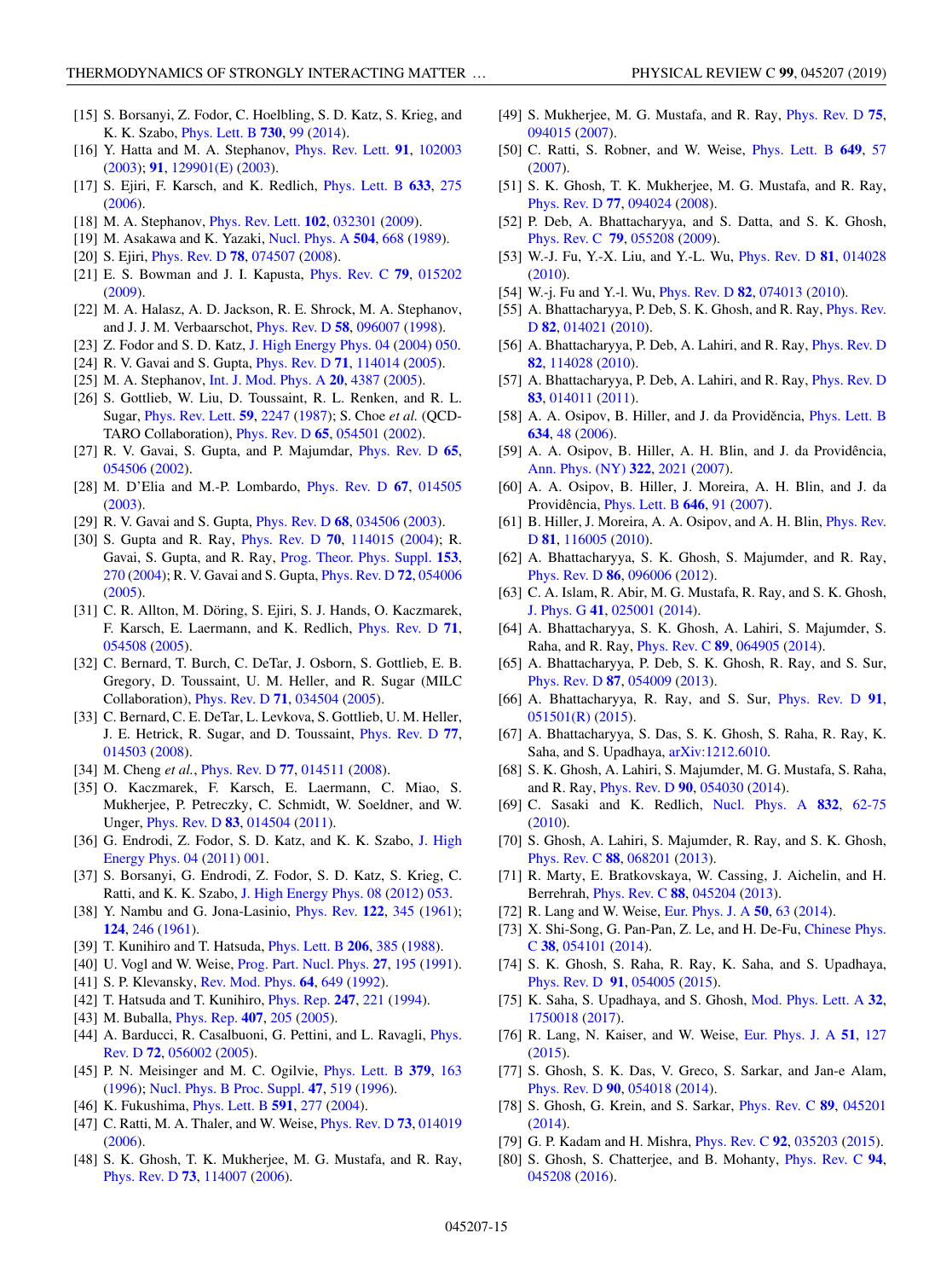- <span id="page-15-0"></span>[81] S. Rößner, C. Ratti, and W. Weise, [Phys. Rev. D](https://doi.org/10.1103/PhysRevD.75.034007) **[75](https://doi.org/10.1103/PhysRevD.75.034007)**, [034007](https://doi.org/10.1103/PhysRevD.75.034007) [\(2007\)](https://doi.org/10.1103/PhysRevD.75.034007).
- [82] C. Sasaki, B. Friman, and K. Redlich, [Phys. Rev. D](https://doi.org/10.1103/PhysRevD.75.074013) **[75](https://doi.org/10.1103/PhysRevD.75.074013)**, [074013](https://doi.org/10.1103/PhysRevD.75.074013) [\(2007\)](https://doi.org/10.1103/PhysRevD.75.074013).
- [83] K. Fukushima, [Phys. Rev. D](https://doi.org/10.1103/PhysRevD.77.114028) **[77](https://doi.org/10.1103/PhysRevD.77.114028)**, [114028](https://doi.org/10.1103/PhysRevD.77.114028) [\(2008\)](https://doi.org/10.1103/PhysRevD.77.114028); **[78](https://doi.org/10.1103/PhysRevD.78.039902)**, [039902\(E\)](https://doi.org/10.1103/PhysRevD.78.039902) [\(2008\)](https://doi.org/10.1103/PhysRevD.78.039902).
- [84] T. Kahara and K. Tuominen, [Phys. Rev. D](https://doi.org/10.1103/PhysRevD.78.034015) **[78](https://doi.org/10.1103/PhysRevD.78.034015)**, [034015](https://doi.org/10.1103/PhysRevD.78.034015) [\(2008\)](https://doi.org/10.1103/PhysRevD.78.034015).
- [85] W.-j. Fu, Z. Zhang, and Y.-x. Liu, [Phys. Rev. D](https://doi.org/10.1103/PhysRevD.77.014006) **[77](https://doi.org/10.1103/PhysRevD.77.014006)**, [014006](https://doi.org/10.1103/PhysRevD.77.014006) [\(2008\)](https://doi.org/10.1103/PhysRevD.77.014006).
- [86] P. Costa, M. C. Ruivo, and C. A. de Sousa, [Phys. Rev. D](https://doi.org/10.1103/PhysRevD.77.096001) **[77](https://doi.org/10.1103/PhysRevD.77.096001)**, [096001](https://doi.org/10.1103/PhysRevD.77.096001) [\(2008\)](https://doi.org/10.1103/PhysRevD.77.096001).
- [87] [K. Kashiwa, H. Kouno, M. Matsuzaki, and M. Yahiro,](https://doi.org/10.1016/j.physletb.2008.01.075) Phys. Lett. B **[662](https://doi.org/10.1016/j.physletb.2008.01.075)**, [26](https://doi.org/10.1016/j.physletb.2008.01.075) [\(2008\)](https://doi.org/10.1016/j.physletb.2008.01.075).
- [88] M. Buballa, A. G. Grunfeld, A. E. Radzhabov, and D. Scheffler, [Prog. Part. Nucl. Phys.](https://doi.org/10.1016/j.ppnp.2008.12.005) **[62](https://doi.org/10.1016/j.ppnp.2008.12.005)**, [365](https://doi.org/10.1016/j.ppnp.2008.12.005) [\(2009\)](https://doi.org/10.1016/j.ppnp.2008.12.005).
- [89] [P. Costa, H. Hansen, M. C. Ruivo, and C. A. de Sousa,](https://doi.org/10.1103/PhysRevD.81.016007) Phys. Rev. D **[81](https://doi.org/10.1103/PhysRevD.81.016007)**, [016007](https://doi.org/10.1103/PhysRevD.81.016007) [\(2010\)](https://doi.org/10.1103/PhysRevD.81.016007).
- [90] [O. Lourenco, M. Dutra, A. Delfino, and M. Malheiro,](https://doi.org/10.1103/PhysRevD.84.125034) Phys. Rev. D **[84](https://doi.org/10.1103/PhysRevD.84.125034)**, [125034](https://doi.org/10.1103/PhysRevD.84.125034) [\(2011\)](https://doi.org/10.1103/PhysRevD.84.125034).
- [91] T. Inagaki, D. Kimura, H. Kohyama, and A. Kvinikhidze, [Phys. Rev. D](https://doi.org/10.1103/PhysRevD.86.116013) **[86](https://doi.org/10.1103/PhysRevD.86.116013)**, [116013](https://doi.org/10.1103/PhysRevD.86.116013) [\(2012\)](https://doi.org/10.1103/PhysRevD.86.116013).
- [92] [A. V. Friesen, Y. U. L. Kalinovsky, and V. D. Toneev,](https://doi.org/10.1142/S0217751X12500133) Int. J. Mod. Phys. A **[27](https://doi.org/10.1142/S0217751X12500133)**, [1250013](https://doi.org/10.1142/S0217751X12500133) [\(2012\)](https://doi.org/10.1142/S0217751X12500133).
- [93] Y. Sakai, K. Kashiwa, H. Kouno, and M. Yahiro, [Phys. Rev. D](https://doi.org/10.1103/PhysRevD.77.051901) **[77](https://doi.org/10.1103/PhysRevD.77.051901)**, [051901\(R\)](https://doi.org/10.1103/PhysRevD.77.051901) [\(2008\)](https://doi.org/10.1103/PhysRevD.77.051901); **[78](https://doi.org/10.1103/PhysRevD.78.036001)**, [036001\(E\)](https://doi.org/10.1103/PhysRevD.78.036001) [\(2008\)](https://doi.org/10.1103/PhysRevD.78.036001).
- [94] Y. Sakai, H. Kouno, and M. Yahiro, [J. Phys. G](https://doi.org/10.1088/0954-3899/37/10/105007) **[37](https://doi.org/10.1088/0954-3899/37/10/105007)**, [105007](https://doi.org/10.1088/0954-3899/37/10/105007) [\(2010\)](https://doi.org/10.1088/0954-3899/37/10/105007).
- [95] [K. Morita, V. Skokov, B. Friman, and K. Redlich,](https://doi.org/10.1103/PhysRevD.84.076009) Phys. Rev. D **[84](https://doi.org/10.1103/PhysRevD.84.076009)**, [076009](https://doi.org/10.1103/PhysRevD.84.076009) [\(2011\)](https://doi.org/10.1103/PhysRevD.84.076009).
- [96] [E. Megías, E. R. Arriola, and L. L. Salcedo,](https://doi.org/10.1088/1126-6708/2006/01/073) J. High Energy Phys. [01](https://doi.org/10.1088/1126-6708/2006/01/073) [\(2006\)](https://doi.org/10.1088/1126-6708/2006/01/073) [073.](https://doi.org/10.1088/1126-6708/2006/01/073)
- [97] E. Megías, E. R. Arriola, and L. L. Salcedo, [Phys. Rev. Lett.](https://doi.org/10.1103/PhysRevLett.109.151601) **[109](https://doi.org/10.1103/PhysRevLett.109.151601)**, [151601](https://doi.org/10.1103/PhysRevLett.109.151601) [\(2012\)](https://doi.org/10.1103/PhysRevLett.109.151601).
- [98] E. Megías, E. R. Arriola, and L. L. Salcedo, [Phys. Rev. D](https://doi.org/10.1103/PhysRevD.89.076006) **[89](https://doi.org/10.1103/PhysRevD.89.076006)**, [076006](https://doi.org/10.1103/PhysRevD.89.076006) [\(2014\)](https://doi.org/10.1103/PhysRevD.89.076006).
- [99] E. Megías, E. R. Arriola, and L. L. Salcedo, [Phys. Rev. D](https://doi.org/10.1103/PhysRevD.74.065005) **[74](https://doi.org/10.1103/PhysRevD.74.065005)**, [065005](https://doi.org/10.1103/PhysRevD.74.065005) [\(2006\)](https://doi.org/10.1103/PhysRevD.74.065005).
- [100] E. Megías, E. R. Arriola, and L. L. Salcedo, [Phys. Rev. D](https://doi.org/10.1103/PhysRevD.74.114014) **[74](https://doi.org/10.1103/PhysRevD.74.114014)**, [114014](https://doi.org/10.1103/PhysRevD.74.114014) [\(2006\)](https://doi.org/10.1103/PhysRevD.74.114014).
- [101] H.-M. Tsai and B. Muller, [J. Phys. G](https://doi.org/10.1088/0954-3899/36/7/075101) **[36](https://doi.org/10.1088/0954-3899/36/7/075101)**, [075101](https://doi.org/10.1088/0954-3899/36/7/075101) [\(2009\)](https://doi.org/10.1088/0954-3899/36/7/075101).
- [102] J. Braun, L. M. Haas, F. Marhauser, and J. M. Pawlowski, [Phys. Rev. Lett.](https://doi.org/10.1103/PhysRevLett.106.022002) **[106](https://doi.org/10.1103/PhysRevLett.106.022002)**, [022002](https://doi.org/10.1103/PhysRevLett.106.022002) [\(2011\)](https://doi.org/10.1103/PhysRevLett.106.022002); L. M. Haas, R. Stiele, J. [Braun, J. M. Pawlowski, and J. Schaffner-Bielich,](https://doi.org/10.1103/PhysRevC.96.045205) Phys. Rev. D **[87](https://doi.org/10.1103/PhysRevC.96.045205)**, [076004](https://doi.org/10.1103/PhysRevC.96.045205) [\(2013\)](https://doi.org/10.1103/PhysRevC.96.045205).
- [103] [J. M. Torres-Rincon and J. Aichelin,](https://doi.org/10.1103/PhysRevC.96.045205)  $arXiv:1601.01706$ ; Phys. Rev. C **[96](https://doi.org/10.1103/PhysRevC.96.045205)**, [045205](https://doi.org/10.1103/PhysRevC.96.045205) [\(2017\)](https://doi.org/10.1103/PhysRevC.96.045205).
- [104] A. Bazavov *et al.* (HotQCD Collaboration), *[Phys. Rev. D](https://doi.org/10.1103/PhysRevD.86.034509)* **[86](https://doi.org/10.1103/PhysRevD.86.034509)**, [034509](https://doi.org/10.1103/PhysRevD.86.034509) [\(2012\)](https://doi.org/10.1103/PhysRevD.86.034509); A. Bazavov, H.-T. Ding, P. Hegde, F. Karsch, C. Miao, S. Mukherjee, P. Petreczky, C. Schmidt, and A. Velytsky, *[ibid.](https://doi.org/10.1103/PhysRevD.88.094021)* **[88](https://doi.org/10.1103/PhysRevD.88.094021)**, [094021](https://doi.org/10.1103/PhysRevD.88.094021) [\(2013\)](https://doi.org/10.1103/PhysRevD.88.094021); H.-T. Ding, Swagato Mukherjee, H. Ohno, and P. Petreczky, and H.-P. Schadler, *[ibid.](https://doi.org/10.1103/PhysRevD.92.074043)* **[92](https://doi.org/10.1103/PhysRevD.92.074043)**, [074043](https://doi.org/10.1103/PhysRevD.92.074043) [\(2015\)](https://doi.org/10.1103/PhysRevD.92.074043); A. Bazavov *et al.*, *[ibid.](https://doi.org/10.1103/PhysRevD.95.054504)* **[95](https://doi.org/10.1103/PhysRevD.95.054504)**, [054504](https://doi.org/10.1103/PhysRevD.95.054504) [\(2017\)](https://doi.org/10.1103/PhysRevD.95.054504).
- [105] A. Bazavov *et al.* (HotQCD Collaboration), [Phys. Rev. D](https://doi.org/10.1103/PhysRevD.96.074510) **[96](https://doi.org/10.1103/PhysRevD.96.074510)**, [074510](https://doi.org/10.1103/PhysRevD.96.074510) [\(2017\)](https://doi.org/10.1103/PhysRevD.96.074510).
- [106] S. Borsanyi, Z. Fodor, S. D. Katz, S. Krieg, C. Ratti, and K. Szabo, [J. High Energy Phys. 01](https://doi.org/10.1007/JHEP01(2012)138) [\(2012\)](https://doi.org/10.1007/JHEP01(2012)138) [138.](https://doi.org/10.1007/JHEP01(2012)138)
- [107] A. Bazavov *et al.*, [Phys. Rev. Lett.](https://doi.org/10.1103/PhysRevLett.109.192302) **[109](https://doi.org/10.1103/PhysRevLett.109.192302)**, [192302](https://doi.org/10.1103/PhysRevLett.109.192302) [\(2012\)](https://doi.org/10.1103/PhysRevLett.109.192302); C. Schmidt (for the BNL-Bielefeld Collaboration),

PoS(Confinement X2012)187 (2012); A. Bazavov *et al.*, [Phys. Rev. Lett.](https://doi.org/10.1103/PhysRevLett.111.082301) **[111](https://doi.org/10.1103/PhysRevLett.111.082301)**, [082301](https://doi.org/10.1103/PhysRevLett.111.082301) [\(2013\)](https://doi.org/10.1103/PhysRevLett.111.082301).

- [108] A. Bazavov *et al.*, [Phys. Rev. Lett.](https://doi.org/10.1103/PhysRevLett.113.072001) **[113](https://doi.org/10.1103/PhysRevLett.113.072001)**, [072001](https://doi.org/10.1103/PhysRevLett.113.072001) [\(2014\)](https://doi.org/10.1103/PhysRevLett.113.072001).
- [109] A. Bhattacharyya, S. K. Ghosh, S. Maity, S. Raha, R. Ray, K. Saha, and S. Upadhaya, [Phys. Rev. D](https://doi.org/10.1103/PhysRevD.95.054005) **[95](https://doi.org/10.1103/PhysRevD.95.054005)**, [054005](https://doi.org/10.1103/PhysRevD.95.054005) [\(2017\)](https://doi.org/10.1103/PhysRevD.95.054005).
- [110] P. Braun-Munzinger, K. Redlich, and J. Stachel, in *Quark Gluon Plasma 3*, edited by R. C. Hwa and X. N. Wang (World Scientific, Singapore, 2004).
- [111] [P. Braun-Munzinger, J. Stachel, J. P. Wessels, and N. Xu,](https://doi.org/10.1016/0370-2693(94)01534-J) *Phys.* Lett. B **[344](https://doi.org/10.1016/0370-2693(94)01534-J)**, [43](https://doi.org/10.1016/0370-2693(94)01534-J) [\(1995\)](https://doi.org/10.1016/0370-2693(94)01534-J).
- [112] J. Cleymans, D. Elliott, H. Satz, and R. L. Thews, [Z. Phys. C](https://doi.org/10.1007/s002880050393) **[74](https://doi.org/10.1007/s002880050393)**, [319](https://doi.org/10.1007/s002880050393) [\(1997\)](https://doi.org/10.1007/s002880050393).
- [113] P. Braun-Munzinger, I. Heppe, and J. Stachel, *[Phys. Lett. B](https://doi.org/10.1016/S0370-2693(99)01076-X)* **[465](https://doi.org/10.1016/S0370-2693(99)01076-X)**, [15](https://doi.org/10.1016/S0370-2693(99)01076-X) [\(1999\)](https://doi.org/10.1016/S0370-2693(99)01076-X).
- [114] J. Cleymans and K. Redlich, [Phys. Rev. C](https://doi.org/10.1103/PhysRevC.60.054908) **[60](https://doi.org/10.1103/PhysRevC.60.054908)**, [054908](https://doi.org/10.1103/PhysRevC.60.054908) [\(1999\)](https://doi.org/10.1103/PhysRevC.60.054908).
- [115] P. Braun-Munzinger, D. Magestro, K. Redlich, and J. Stachel, [Phys. Lett. B](https://doi.org/10.1016/S0370-2693(01)01069-3) **[518](https://doi.org/10.1016/S0370-2693(01)01069-3)**, [41](https://doi.org/10.1016/S0370-2693(01)01069-3) [\(2001\)](https://doi.org/10.1016/S0370-2693(01)01069-3).
- [116] N. Xu and M. Kaneta, [Nucl. Phys. A](https://doi.org/10.1016/S0375-9474(01)01377-X) **[698](https://doi.org/10.1016/S0375-9474(01)01377-X)**, [306](https://doi.org/10.1016/S0375-9474(01)01377-X) [\(2002\)](https://doi.org/10.1016/S0375-9474(01)01377-X).
- [117] F. Becattini, J. Manninen, and M. Gazdzicki, [Phys. Rev. C](https://doi.org/10.1103/PhysRevC.73.044905) **[73](https://doi.org/10.1103/PhysRevC.73.044905)**, [044905](https://doi.org/10.1103/PhysRevC.73.044905) [\(2006\)](https://doi.org/10.1103/PhysRevC.73.044905).
- [118] [A. Andronic, P. Braun-Munzinger, and J. Stachel,](https://doi.org/10.1016/j.nuclphysa.2006.03.012) Nucl. Phys. A **[772](https://doi.org/10.1016/j.nuclphysa.2006.03.012)**, [167](https://doi.org/10.1016/j.nuclphysa.2006.03.012) [\(2006\)](https://doi.org/10.1016/j.nuclphysa.2006.03.012).
- [119] [J. Cleymans, H. Oeschler, K. Redlich, and S. Wheaton,](https://doi.org/10.1103/PhysRevC.73.034905) *Phys.* Rev. C **[73](https://doi.org/10.1103/PhysRevC.73.034905)**, [034905](https://doi.org/10.1103/PhysRevC.73.034905) [\(2006\)](https://doi.org/10.1103/PhysRevC.73.034905).
- [120] A. Andronic, P. Braun-Munzinger, and J. Stachel, [Phys. Lett. B](https://doi.org/10.1016/j.physletb.2009.02.014) **[673](https://doi.org/10.1016/j.physletb.2009.02.014)**, [142](https://doi.org/10.1016/j.physletb.2009.02.014) [\(2009\)](https://doi.org/10.1016/j.physletb.2009.02.014).
- [121] [A. Andronic, P. Braun-Munzinger, and J. Stachel,](https://doi.org/10.1016/j.nuclphysa.2009.12.048) Nucl. Phys. A **[834](https://doi.org/10.1016/j.nuclphysa.2009.12.048)**, [237C](https://doi.org/10.1016/j.nuclphysa.2009.12.048) [\(2010\)](https://doi.org/10.1016/j.nuclphysa.2009.12.048).
- [122] F. Karsch and K. Redlich, [Phys. Lett. B](https://doi.org/10.1016/j.physletb.2010.10.046) **[695](https://doi.org/10.1016/j.physletb.2010.10.046)**, [136](https://doi.org/10.1016/j.physletb.2010.10.046) [\(2011\)](https://doi.org/10.1016/j.physletb.2010.10.046).
- [123] S. Chatterjee, S. Das, L. Kumar, D. Mishra, B. Mohanty, R. Sahoo, and N. Sharma, [Adv. High Energy Phys.](https://doi.org/10.1155/2015/349013) **[2015](https://doi.org/10.1155/2015/349013)**, [349013](https://doi.org/10.1155/2015/349013) [\(2015\)](https://doi.org/10.1155/2015/349013).
- [124] F. Karsch, K. Redlich, and A. Tawfik, [Phys. Lett. B](https://doi.org/10.1016/j.physletb.2003.08.001) **[571](https://doi.org/10.1016/j.physletb.2003.08.001)**, [67](https://doi.org/10.1016/j.physletb.2003.08.001) [\(2003\)](https://doi.org/10.1016/j.physletb.2003.08.001).
- [125] A. Tawfik, [Phys. Rev. D](https://doi.org/10.1103/PhysRevD.71.054502) **[71](https://doi.org/10.1103/PhysRevD.71.054502)**, [054502](https://doi.org/10.1103/PhysRevD.71.054502) [\(2005\)](https://doi.org/10.1103/PhysRevD.71.054502).
- [126] A. Andronic, P. Braun-Munzinger, J. Stachel, and M. Winn, [Phys. Lett. B](https://doi.org/10.1016/j.physletb.2012.10.001) **[718](https://doi.org/10.1016/j.physletb.2012.10.001)**, [80](https://doi.org/10.1016/j.physletb.2012.10.001) [\(2012\)](https://doi.org/10.1016/j.physletb.2012.10.001).
- [127] A. Bhattacharyya, S. Das, S. K. Ghosh, R. Ray, and S. Samanta, [Phys. Rev. C](https://doi.org/10.1103/PhysRevC.90.034909) **[90](https://doi.org/10.1103/PhysRevC.90.034909)**, [034909](https://doi.org/10.1103/PhysRevC.90.034909) [\(2014\)](https://doi.org/10.1103/PhysRevC.90.034909).
- [128] R. Dashen, S.-K. Ma, and H. J. Bernstein, [Phys. Rev.](https://doi.org/10.1103/PhysRev.187.345) **[187](https://doi.org/10.1103/PhysRev.187.345)**, [345](https://doi.org/10.1103/PhysRev.187.345) [\(1969\)](https://doi.org/10.1103/PhysRev.187.345); R. Dashen and S.-K. Ma, [Phys. Rev. A](https://doi.org/10.1103/PhysRevA.4.700) **[4](https://doi.org/10.1103/PhysRevA.4.700)**, [700](https://doi.org/10.1103/PhysRevA.4.700) [\(1971\)](https://doi.org/10.1103/PhysRevA.4.700).
- [129] R. Hagedorn and J. Rafelski, [Phys. Lett. B](https://doi.org/10.1016/0370-2693(80)90566-3) **[97](https://doi.org/10.1016/0370-2693(80)90566-3)**, [136](https://doi.org/10.1016/0370-2693(80)90566-3) [\(1980\)](https://doi.org/10.1016/0370-2693(80)90566-3).
- [130] D. H. Rischke, M. I. Gorenstein, H. Stöcker, and W. Greiner, [Z. Phys. C](https://doi.org/10.1007/BF01548574) **[51](https://doi.org/10.1007/BF01548574)**, [485](https://doi.org/10.1007/BF01548574) [\(1991\)](https://doi.org/10.1007/BF01548574).
- [131] J. Cleymans, M. I. Gorenstein, J. Stalnacke, and E. Suhonen, [Phys. Scr.](https://doi.org/10.1088/0031-8949/48/3/004) **[48](https://doi.org/10.1088/0031-8949/48/3/004)**, [277](https://doi.org/10.1088/0031-8949/48/3/004) [\(1993\)](https://doi.org/10.1088/0031-8949/48/3/004).
- [132] C. P. Singh, B. K. Patra, and K. K. Singh, [Phys. Lett. B](https://doi.org/10.1016/0370-2693(96)01117-3) **[387](https://doi.org/10.1016/0370-2693(96)01117-3)**, [680](https://doi.org/10.1016/0370-2693(96)01117-3) [\(1996\)](https://doi.org/10.1016/0370-2693(96)01117-3).
- [133] G. D. Yen, M. I. Gorenstein, W. Greiner, and S. N. Yang, [Phys. Rev. C](https://doi.org/10.1103/PhysRevC.56.2210) **[56](https://doi.org/10.1103/PhysRevC.56.2210)**, [2210](https://doi.org/10.1103/PhysRevC.56.2210) [\(1997\)](https://doi.org/10.1103/PhysRevC.56.2210).
- [134] M. I. Gorenstein, M. Hauer, and O. N. Moroz, *[Phys. Rev. C](https://doi.org/10.1103/PhysRevC.77.024911)* **[77](https://doi.org/10.1103/PhysRevC.77.024911)**, [024911](https://doi.org/10.1103/PhysRevC.77.024911) [\(2008\)](https://doi.org/10.1103/PhysRevC.77.024911).
- [135] J. Fu, [Phys. Rev. C](https://doi.org/10.1103/PhysRevC.85.064905) **[85](https://doi.org/10.1103/PhysRevC.85.064905)**, [064905](https://doi.org/10.1103/PhysRevC.85.064905) [\(2012\)](https://doi.org/10.1103/PhysRevC.85.064905).
- [136] V. V. Begun, M. Gaździcki, and M. I. Gorenstein, *Phys. Rev.* C **[88](https://doi.org/10.1103/PhysRevC.88.024902)**, [024902](https://doi.org/10.1103/PhysRevC.88.024902) [\(2013\)](https://doi.org/10.1103/PhysRevC.88.024902).
- [137] J. Fu, [Phys. Lett. B](https://doi.org/10.1016/j.physletb.2013.04.018) **[722](https://doi.org/10.1016/j.physletb.2013.04.018)**, [144](https://doi.org/10.1016/j.physletb.2013.04.018) [\(2013\)](https://doi.org/10.1016/j.physletb.2013.04.018).
- [138] A. Tawfik, [Phys. Rev. C](https://doi.org/10.1103/PhysRevC.88.035203) **[88](https://doi.org/10.1103/PhysRevC.88.035203)**, [035203](https://doi.org/10.1103/PhysRevC.88.035203) [\(2013\)](https://doi.org/10.1103/PhysRevC.88.035203).
- [139] Y. Hama, T. Kodama, and O. Socolowski, [Braz. J. Phys.](https://doi.org/10.1590/S0103-97332005000100003) **[35](https://doi.org/10.1590/S0103-97332005000100003)**, [24](https://doi.org/10.1590/S0103-97332005000100003) [\(2005\)](https://doi.org/10.1590/S0103-97332005000100003).